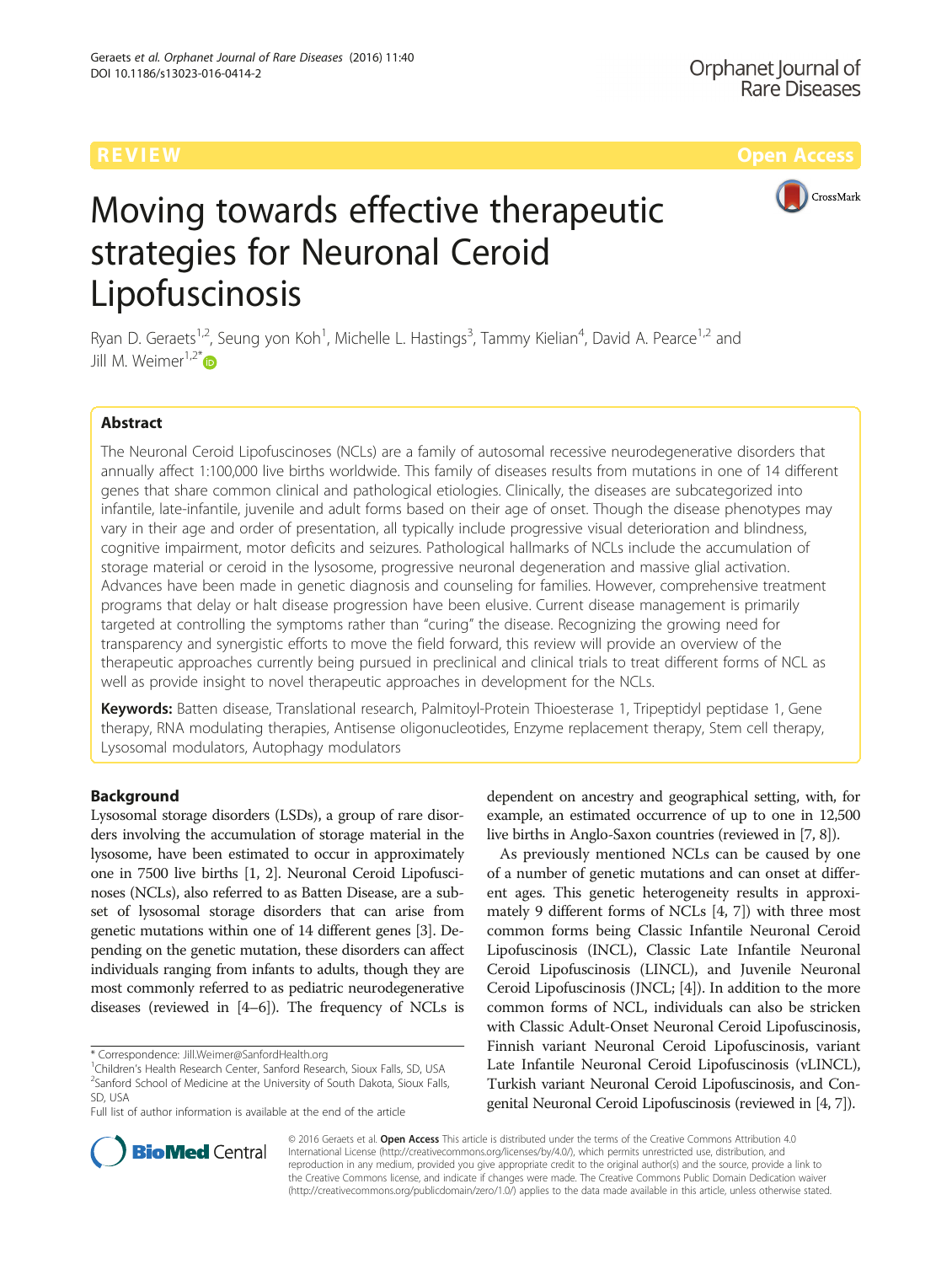INCL is an autosomal recessive disorder caused by mutations in palmitoyl protein thioesterase 1 (PPT-1), a lysosomal serine lipase with a classical α/β hydrolase fold [\[4](#page-8-0), [7](#page-8-0), [9](#page-8-0)]. Like all NCLs, INCL primarily affects the CNS. Phenotypically this disorder presents with retinal degeneration, speech and motor deterioration, seizures, flat electroencephalogrphy recordings (EEG) by age three and premature death at the age 8–14 years [[4, 7](#page-8-0), [10](#page-8-0), [11](#page-8-0)]. Pathologically, cells accumulate storage material known as granular osmophilic deposits (GRODs). Many mutations have been identified in the human gene that contributes to disease – 64 PPT1 mutations in 268 affected families (<http://www.ucl.ac.uk/ncl/mutation.shtml> and [\[11\]](#page-8-0)). The top 12 mutations (3 or more families) account for 75 % of the cases.

LINCL is caused by genetic mutations in tripeptidyl peptidase 1 (TPP-1), which also codes for a soluble lysosomal enzyme whose substrates are unknown [[4](#page-8-0), [7, 12](#page-8-0)–[15\]](#page-8-0). In this form of NCL as well as the juvenile form, neurons and other cells of the body accumulation autofluorescent storage material highly enriched in ATP synthase subunit c. LINCL age of onset is two-four years of life with presentation of seizures, blindness and progression motor decline and pathologically there is massive neuronal cell death. For LINCL, there is a steady state occurrence of  $\sim$  400–500 patients in the United States;  $\sim$ 1000 patients in Europe;  $\sim$  14,000 patients worldwide (\*estimate assumes incidence of LINCL of 1:100,000 live births: average survival of 10 years, birth-rate of 14/1000 in US and Europe, 19.15/1000 worldwide). There are over 100 identified mutations in TPP1 – with an Arg208Stop and a  $c.509-1G > C$  slice mutation that are most common (<http://www.ucl.ac.uk/ncl/mutation.shtml> and [[11](#page-8-0)]). Like PPT-1, there are also several late-onset variations of LINCL which are typically compound heterozygous for hypomorphic and null allele – with patients often surviving into the fifth decade of life.

JNCL is a fatal lysosomal storage disease caused by autosomal recessive mutations in the CLN3 gene. JNCL typically presents in children between the ages of 5–10 years, initiating as blindness and progressing to seizures, motor loss and cognitive decline, with a decreased life expectancy into the late teens to early twenties [[4](#page-8-0), [7](#page-8-0), [10, 11](#page-8-0)]. One very early indicator of disease is the activation of astrocytes and microglia in the brain of JNCL mice (CLN3 mutant lines) and human patients [[16](#page-8-0)–[18\]](#page-8-0). Currently, the physiological function of the CLN3 protein remains elusive, with what is known having been gleaned from CLN3 mutant neurons, yeast, Drosophila and mouse models of the disease.

Nearly all forms of NCL result in death and, although a physician may explore a number of treatment strategies targeted at mitigating or controlling disease symptoms, there are currently no curative therapies. Numerous approaches are being utilized to develop potential NCL therapies. Given that each form of NCL is caused by different genetic mutations and protein deficiencies, therapeutics must be tailored specifically for each form of the disease. However, some general therapeutic strategies may be effective for different forms of NCL due to overlapping characteristics; for example, enzyme replacement therapy could be an effective approach for the forms of NCL caused by enzyme deficiencies. In this review, we summarize a number of the therapeutic approaches being used to treat different forms of this devastating disease (summarized in Fig. [1\)](#page-2-0).

#### Current medical management strategies for NCLs

The NCLs represent different diseases caused by mutations in as many as 14 different genes. NCLs have some common features but they are different in their clinical features, age of onset, cell biology and biochemistry, gene mutations and rate and characteristics of progression. This heterogeneity can make the discovery and use of new therapies difficult. So what treatments do we have? People often say "there are no known treatments for NCLs". This is untrue. There are ongoing studies with anti-inflammatories that have provided some evidence of improved visual outcomes in NCLs. There are many treatments for epilepsy but very few of these have been tested specifically in NCLs. There is no known treatment for the dementia associated with NCL – although behavioral symptoms and sleep defects can mitigate symptoms to some degree. The movement disorders in NCL vary by form and, thus, so do the treatments. Myoclonus is treatable but difficult. Parkinsonism has treatment options, though ataxia is more refractory to treatment (unless those generated by vitamin deficiencies). Supportive treatment for NCL is also available– physical therapy, occupational therapy, speech therapy, feeding gastrostomy, suction and airway management and caregiver support and respite. In all, while there are treatments for NCLs, currently there are not therapies that change the outcome of the disease.

#### Pipeline for drug development

Many new therapies are in the pipeline for the treatment of NCLs. Most of these may halt or slow the progression of disease but are unlikely to completely reverse the disease. Most symptomatic treatment studies in NCL have come from what we know from other diseases – but very few studies have been done specifically in NCL patients. In INCL these have been: Lamotrigine for epilepsy [[19](#page-8-0)–[21](#page-8-0)]; Transdermal fentanyl for pain [\[22](#page-8-0)]; Melatonin for sleep/circadian rhythm disturbance [\[23](#page-8-0)–[25\]](#page-8-0); and hematopoietic stem cell transplant – umbilical cord blood and bone marrow transplant for disease modification [[26](#page-8-0)]. These treatments, with a limited number of participants, are difficult to interpret because the studies are occurring at a time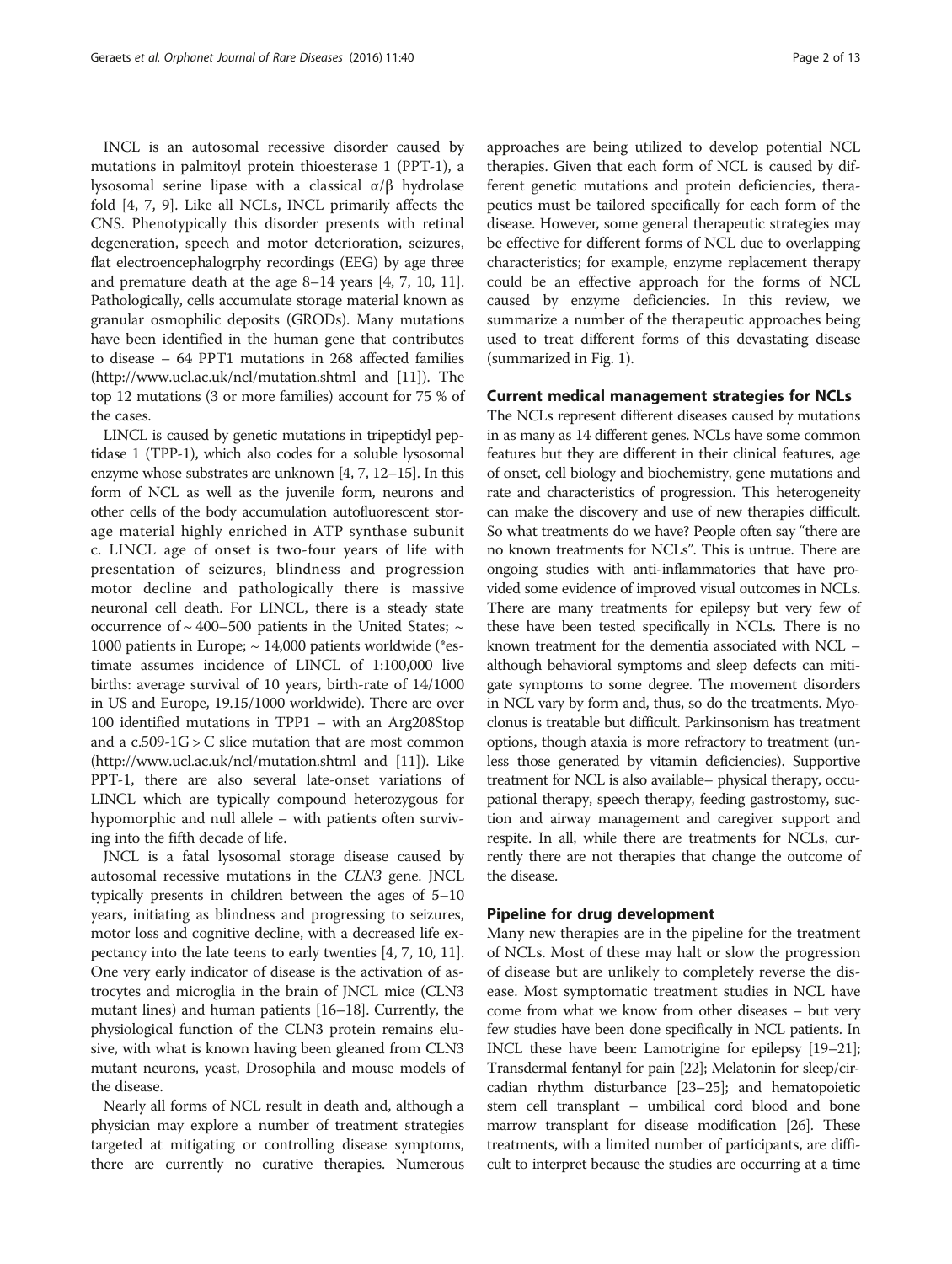<span id="page-2-0"></span>

of rapid development, which significantly increases the variability between subjects, making outcomes difficult to measure. In LINCL, the only completed drug treatment study has been the melatonin study mentioned above. There have been a number of LINCL disease modification studies, such as bone marrow transplantation [[27](#page-8-0)–[29](#page-9-0)] and antioxidants (selenium, VitE, [[30](#page-9-0)]). It should be noted that these antioxidant studies were completed prior to the availability of NCL molecular diagnostics. Additionally, there are a number of ongoing studies in various stages of clinical trial (Table [1\)](#page-3-0) including gene therapy trials using adenoassociated viral vector (ClinicalTrials.gov, NCT00151216) and stem cell trials using human CNS derived stem cell treatment (ClinicalTrials.gov, NCT00337636), both which we will talk about more in this review. What do we need to do to accelerate this process? Better understanding of the clinical features of the different NCLs and within type variants will provide the basis for better symptomatic treatments. We need better understanding of the pathobiology of the NCLs in order to identify the best course for diseasemodifying treatments. Additionally, we need to develop new delivery mechanisms – for delivery of enzymes or restoration of disease causing mutations.

#### Gene therapy

Over the past couple of decades gene therapy has developed into a promising therapeutic treatment option for LSDs. Recently, the European Union approved its first gene therapy for the treatment of lipoprotein lipase deficiency [[31](#page-9-0)]. Unlike lipoprotein lipase deficiency, NCLs are predominately neurodegenerative diseases, and thus harder to treat. When one thinks about the use of gene therapy in the treatment of any disease, including NCLs, there are a

number of technical hurdles that must be overcome. As mentioned above, delivery to the primary diseased tissues is critical. In the case of NCLs, this means delivery of the virus into the central nervous system. There are a number of different viral vectors that are currently utilized for gene therapy, including as adeno-associated virus (AAV) and lentivirus (LV). A particular vector is selected based on several factors including: payload (of the size of the gene to be delivered), the region they need to be delivered to and types of cells to be targeted to, and how much of the gene needs to be expressed [\[32](#page-9-0)–[35](#page-9-0)]. In addition, these vectors and their associated serotypes can be modified to gain additional desired properties, including the timing of expression and tropism to specific cell populations [[32](#page-9-0)–[35](#page-9-0)]. Thus a number of ongoing studies are focused on tailoring gene therapy vectors to various forms of LSDs and NCLs.

In terms of NCLs, a number of studies have focused on using AAV to treat both INCL and LINCL [[36](#page-9-0)–[41](#page-9-0), [44](#page-9-0)–[46](#page-9-0)]. Gene therapy studies done by Griffey et al. utilized AAV serotype-2 (AAV2) to treat  $Ppt1^{-/-}$  mice; collectively these studies illustrated that AAV-2 increased PPT-1 activity, reduced levels of autofluorescence, improved retinopathy and eliminated some behavioral phenotypes [[36](#page-9-0)–[38](#page-9-0)]. LINCL gene therapy studies have treated  $Tpp1^{-/-}$  mice with various AAV serotypes which resulted in increased Tpp1 expression, improved behavioral phenotypes and a reduction in autofluorescence [[39](#page-9-0)–[41](#page-9-0)]. In addition to animal studies, LINCL gene therapy clinical trials (NCT00151216 and NCT01161576) are currently ongoing (ClinicalTrials.gov) and a preliminary report from study NCT00151216 indicates that the AAV2 mediated gene therapy shows promise in reducing the rate of LINCL progression [\[45\]](#page-9-0).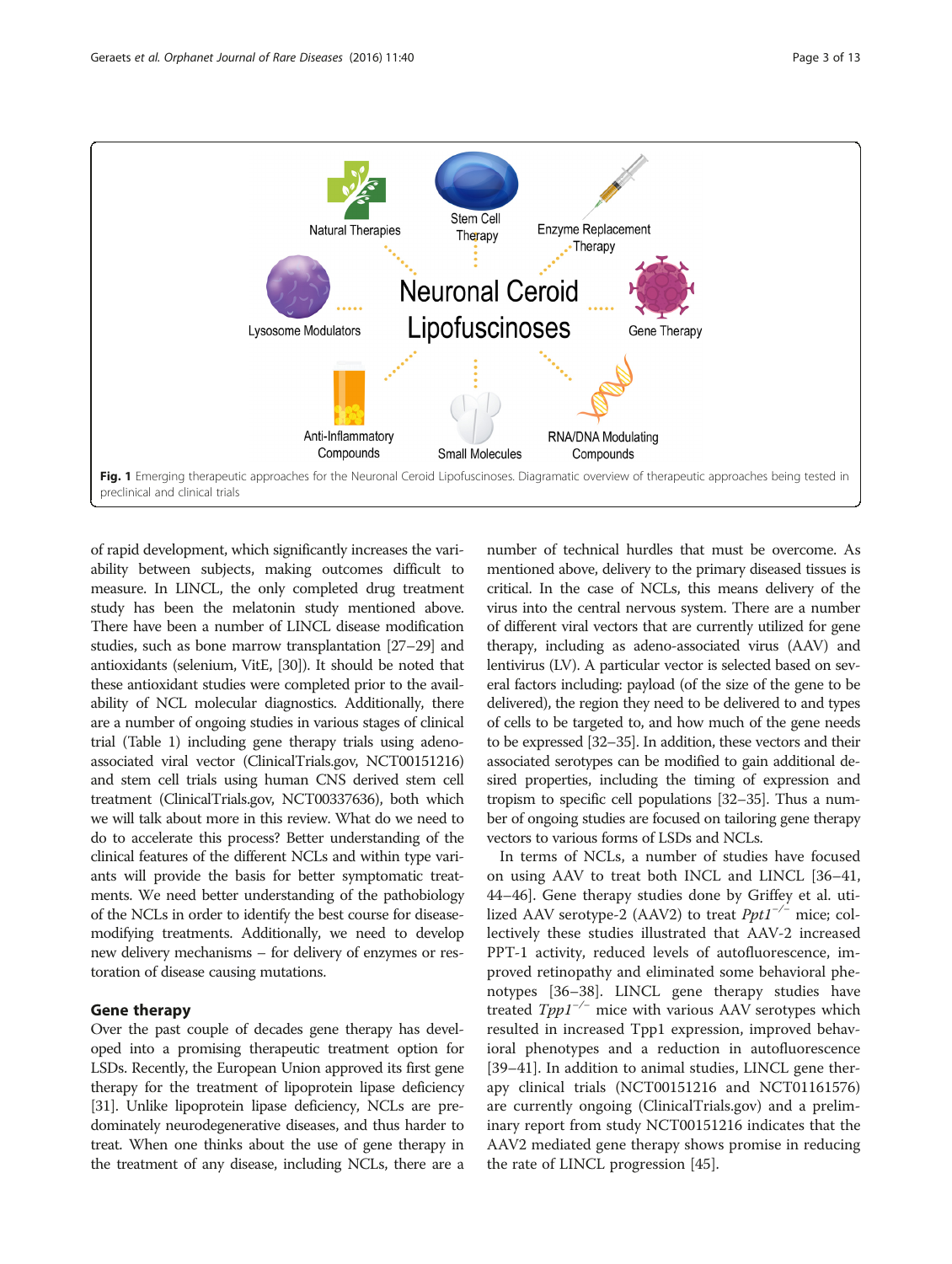<span id="page-3-0"></span>Table 1 Past and present NCL clinical trials. Currently, there are only eight NCL clinical trials in existence (clinicaltrials.gov). Most of the trials focus on the treatment of either INCL or LINCL

| Trial ID          | <b>NCL</b><br>Form(s) | Therapeutic Approach                          | Proposed Mechanism of Action                                                              | <b>Preclinical Studies</b>                              | Trial Phase |
|-------------------|-----------------------|-----------------------------------------------|-------------------------------------------------------------------------------------------|---------------------------------------------------------|-------------|
| NCT01399047       | JNCL.                 | Anti-<br>inflammatoryMycophenolate<br>mofetil | Reduction in neuroinflammation and production Seehafer 2011 [144]<br>of autoantibodies    |                                                         | Recruiting  |
| NCT01161576 LINCL |                       | Gene<br>TherapyAAVrh.10CUhCLN2                | Genetically engineer cells to produce non-<br>mutated TPP1                                | Sondhi 2007 [41], Sondhi<br>2008, Sondhi 2012           | Recruiting  |
| NCT01414985       | <b>LINCL</b>          | Gene<br>TherapyAAVrh.10CUhCLN2                | Genetically engineer cells to produce non-<br>mutated TPP1                                | Sondhi 2007 [41], Sondhi<br>2008 [42], Sondhi 2012 [43] | Recruiting  |
| NCT01907087       | <b>LINCL</b>          | ERTBMN-190                                    | Source of recombinant functional TPP1 in which<br>diseased cell can uptake and utilize    | Vuillemenot 2014 [58],<br>Vuillemenot 2014 [59]         | Active      |
| NCT00151216 LINCL |                       | Gene TherapyAAV2CUhCLN2                       | Genetically engineer cells to produce non-<br>mutated TPP1                                | Sondhi 2005 [39], Passini<br>2006 [40]                  | Active      |
| NCT00337636       | INCL.<br><b>LINCL</b> | <b>Stem CellHuman CNS Stem</b><br>cells       | Similar to ERT but, human CNS stem cells act as<br>the source of functional PPT1 and TPP1 | Tamaki 2009 [85]                                        | Complete    |
| NCT00028262       | <b>INCL</b>           | <b>Small Molecule</b> Cystagon                | Clears lysosome of storage material                                                       | Zhang 2001 [174]                                        | Complete    |
| NCT01238315       | INCL.<br><b>LINCL</b> | <b>Stem CellHuman CNS Stem</b><br>cells       | Similar to ERT but, human CNS stem cells act<br>the source of functional PPT1 and TPP1    | Tamaki 2009 [85], Selden<br>2013 [91]                   | Withdrawn   |

Bold words indicate the therapeutic approach

NCL gene therapy studies are not restricted to the aforementioned approaches. Recent studies have grouped gene therapy with other therapeutic approaches; for example small molecule therapies and hematopoietic stem cell therapy [\[46](#page-9-0)]. Also, other AAV vectors exist and have been noted to be more effective; for example selfcomplementary vectors and AAV9 [\[47](#page-9-0)–[51\]](#page-9-0). Previous work with AAV9 [\[49, 50\]](#page-9-0) and its potential use in the treatment of NCLs was discussed at the 2014 Update of Translational Research for Management of INCL/LINCL Conference. Based on the results from the NCL gene therapy studies and the conference, gene therapy has great potential for being an NCL therapeutic.

### Enzyme replacement

In addition to gene therapy, enzyme replacement therapy (ERT) is also being heavily pursued as a therapeutic approach for the treatment of LSDs. A basic search for ERT and LSDs (using the Department of Health and Humans Services (HHS) website, ClinicalTrials.gov) results in more than a hundred registered clinical trials. In a recent technical brief, it was noted that nine ERTs are available for the treatment of a limited number of LSDs within the United States; but unfortunately none are for the treatment of NCLs [\[52\]](#page-9-0). Nevertheless, numerous preclinical studies have been conducted using ERT to treat different forms of NCL. ERT seem promising specifically in INCL and LINCL as these forms of NCL are caused by enzyme deficiencies. But a number of studies have reported perturbation in lysosomal enzymes, including PPT-1 and TPP-1, in other non-enzyme mediated forms of the disease, suggested ERT may have more global applications. Pre-clinical ERT studies intended to

treat an INCL mouse model have been limited to only two studies and have revealed the following: (1) they are able to effective produce recombinant PPT-1, (2) ERT is able to clear autofluorescent storage material in certain peripheral tissues, (3) they are able to achieve partial delivery of ERT to brain via intravenous injection, (4) treatment is able to elicit mild changes in phenotype, and (5) administration of the recombinant PPT-1 is tolerable in mice [[53](#page-9-0), [54](#page-9-0)].

In comparison to INCL, pre-clinical ERT studies for LINCL have been more extensive. These studies have used a variety of animal models of disease including mice, dogs and monkeys and have been administered using alternative delivery methods: intravenous, intrathecal and intraventricular [\[55](#page-9-0)–[60\]](#page-9-0). Collectively, these studies have demonstrated: (1) distribution of recombinant TPP-1 includes the brain and peripheral tissues however, distribution is dependent on the method of delivery, (2) ERT provides improved disease phenotype and pathology, (3) there is a reduction in autofluorescent storage material accumulation within the brain, and (4) depending on the delivery method and other various factors, there are minimal adverse reactions associated with ERT in these animal models [[55](#page-9-0)–[60\]](#page-9-0). In addition, some of these studies have led to the development of an ERT clinical trial for the treatment of LINCL (NCT01907087, Clinicaltrials.gov)

Overall, ERT seems to be a promising therapeutic approach for the treatment of some forms of NCLs. As with many therapies, the blood-brain barrier (BBB) seems to be a persistent obstacle for LSDs that effect the CNS [\[55](#page-9-0)– [68](#page-9-0)]. Given that the CNS is predominantly affected in the NCLs, methods to surpass the BBB are being addressed in current preclinical studies and were discussed at the 2014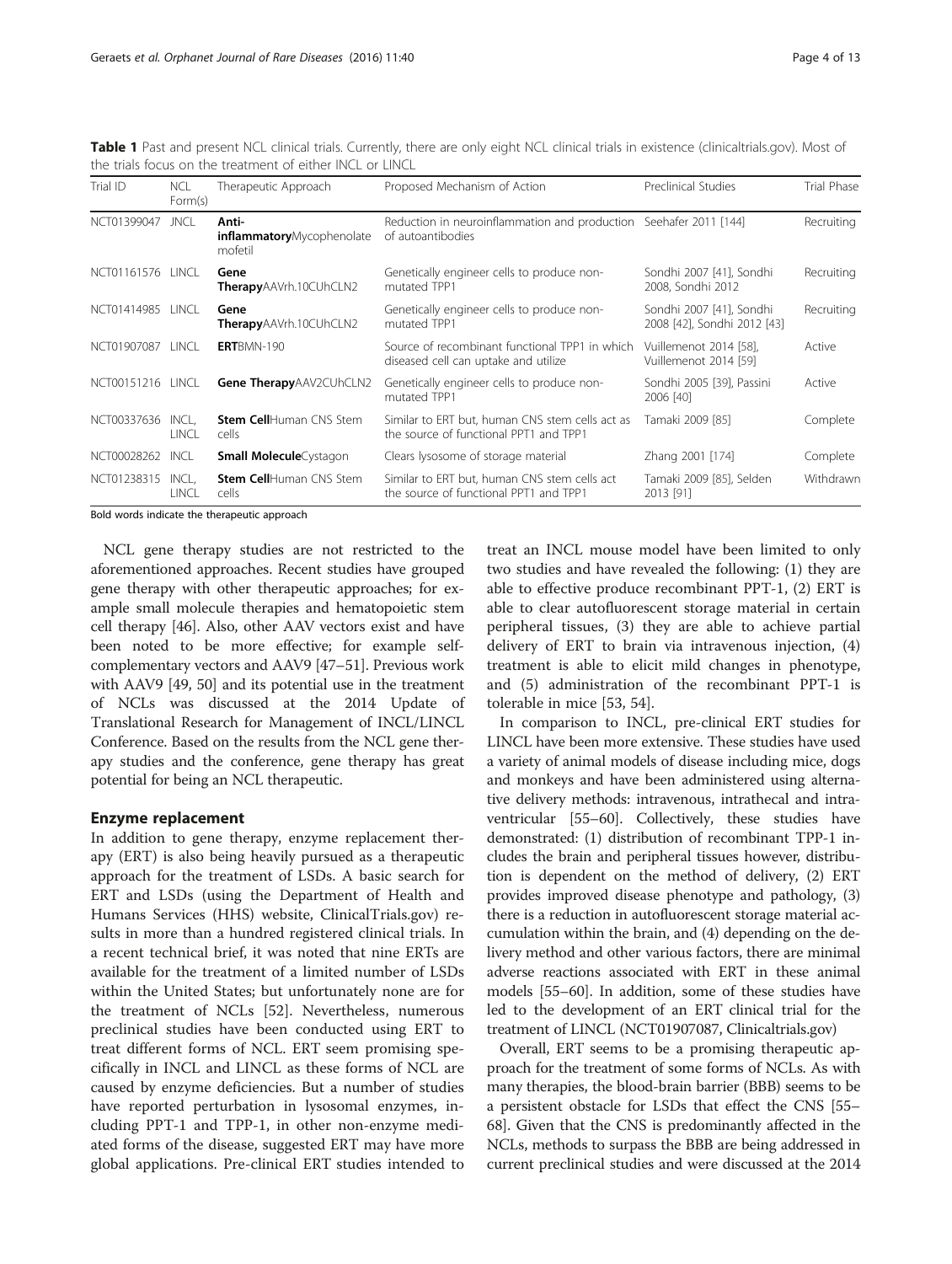Update of Translational Research for Management of INCL/LINCL Conference. These approaches range from direct ERT delivery to the brain via intrathecal or intraventricular injections to modifying the recombinant protein [\[55](#page-9-0)–[60](#page-9-0), [68](#page-9-0)]. In particular, Meng, et al., demonstrated that intravenous injections of recombinant TPP-1 could penetrate the blood-brain barrier if fused to a small recombinant section of zapolipoprotein E [\[60\]](#page-9-0). Given that some of these approaches are new to the field of ERT, further refinement is ongoing, even as the first ERT trials have begun in NCL patients.

# Small molecule carriers: Trojan horses, modified receptor, liposomes and nanoparticles

As previously discussed, one of the more challenging obstacles to overcome in LSD therapy development is penetrance of the blood-brain barrier. A number of approaches are currently being explored to surpass the BBB including peptide modification. In two separate studies, TPP-1 was modified by either altering the protein glycosylation profile or combining the TPP-1 peptide sequence with a specific region of the apolipoprotein E receptor and resulted in increased BBB penetrance [\[56, 60](#page-9-0)]. This method, sometimes referred to as a "Trojan Horse", utilizes natural cellular pathways to deliver proteins across the BBB and into target cells [\[65, 69\]](#page-9-0). This method has been effectively applied to other LSDs including subtypes of Mucopolysaccharidosis [[65](#page-9-0), [67](#page-9-0), [70](#page-9-0), [71](#page-9-0)].

An additional strategy for effect therapeutic deliver across the BBB are nanocarriers, including liposomes (reviewed in [[65](#page-9-0), [71](#page-9-0)]). The use of this technology has also been studies in animal models of both Mucopolysaccharidosis and Niemann Pick disease, showing great potential [[64](#page-9-0)–[66, 71](#page-9-0)–[73](#page-9-0)]. One advantage of nanocarriers is targeted cell deliver, often achieved by coating the nanoparticle with different components (including antibodies to surface proteins) in order to direct their delivery [[65, 71](#page-9-0)]. This method has been successfully applied in animal models LSDs to target cell surface receptors (i.e., using antibodies to PECAM-1, transferrin receptor (TfR) and intercellular adhesion molecule 1 (ICAM-1) expressed on endothelial cells of the BBB [\[64](#page-9-0)–[66](#page-9-0), [71](#page-9-0)–[73\]](#page-9-0). Ansari et al., has also generated similar liposomal carriers to transport cargo in NCL cell models [[74](#page-9-0)], further supporting the use of both peptide modification and nanocarriers as favorable approaches to deliver NCL therapies into the CNS and to effected cells.

## Stem cell therapy

As the field of regenerative cellular therapies expands, various different types of stem cells are providing increased utility in the treatment of neurological disorders. But like with other treatment options, there are a

number of technical considerations that must be taken in selecting which type of stem cells to test for use in treatment. What is the best type of cell to utilize? What is the potential of the stem cell being used to 1) enhance the immune system and/or 2) replace lost cells? How will the stem cells be delivered to the damaged tissue? These are all thing that must be considered. Some LSDs, including Hurler Syndrome, have shown potential for being treated with adipose and hematopoietic stem cells (HSC; [\[75](#page-9-0)–[79\]](#page-9-0)). A number of NCL mouse model and patient studies have explored the benefits of HSC therapy but met with limited success partially owing to the limited patient sample size [\[26](#page-8-0), [28](#page-8-0), [29](#page-9-0)]. The most promising of these studies has suggested that HSC, specifically bone marrow treatment, offered in combination with gene therapy in  $Ppt1^{-/-}$  mice significantly improved outcomes even when HSC therapy alone provided limited or no benefit. Thus, HSC should not be entirely eliminated as a potential NCL therapeutic.

Neural stem cell therapies, derived from a variety of sources, are also being studied as a therapeutic for LSDs including NCLs [\[80](#page-10-0), [81](#page-10-0)]. Many of these studies utilize either murine or human neural stem cells to treat mouse models of LSDs and data from clinical trials is thus far limited. Collectively, these studies have shown: (1) neural stem cells can survive within the CNS, (2) they are capable of migrating away from site of injection, (3) they can improve disease pathology, including dampening neuroinflammation, (4) increase enzyme activity, (5) and improve long-term survival [[80](#page-10-0)–[90](#page-10-0)]. However, the effectiveness seems highly variable depending on the type of LSD and other compounding factors. Tamaki et al., showed improved disease outcomes in a Ppt1−/<sup>−</sup> /NSCID mouse model following treatment with human CNS derived stem cells and these findings resulted in a clinical trial (ClinicalTrials.gov, NCT00337636; [[85](#page-10-0)]). The outcomes from this trial point toward successful transplantation of CNS derived stem cells into both INCL and LINCL patients ([[91\]](#page-10-0)) and thus merit continued exploration as a possible treatment.

One source of stem cells yet to be explored as a treatment option for NCLs are induced pluripotent stem cells (iPSCs). Since being first described in 2006 by Takahashi and Yamanaka, iPSCs have been used for various research purposes [[92](#page-10-0), [93\]](#page-10-0). A limited yet expanding number of studies have focused on using iPSCs for therapeutic purposes [[93](#page-10-0)–[96](#page-10-0)]. Given their potential as a therapy, the use of iPSCs as a therapeutic approach for NCLs is now being considered by a number of research laboratories.

## RNA modulation

RNA modulation therapies are a relatively new therapeutic approach for lysosomal storage diseases, especially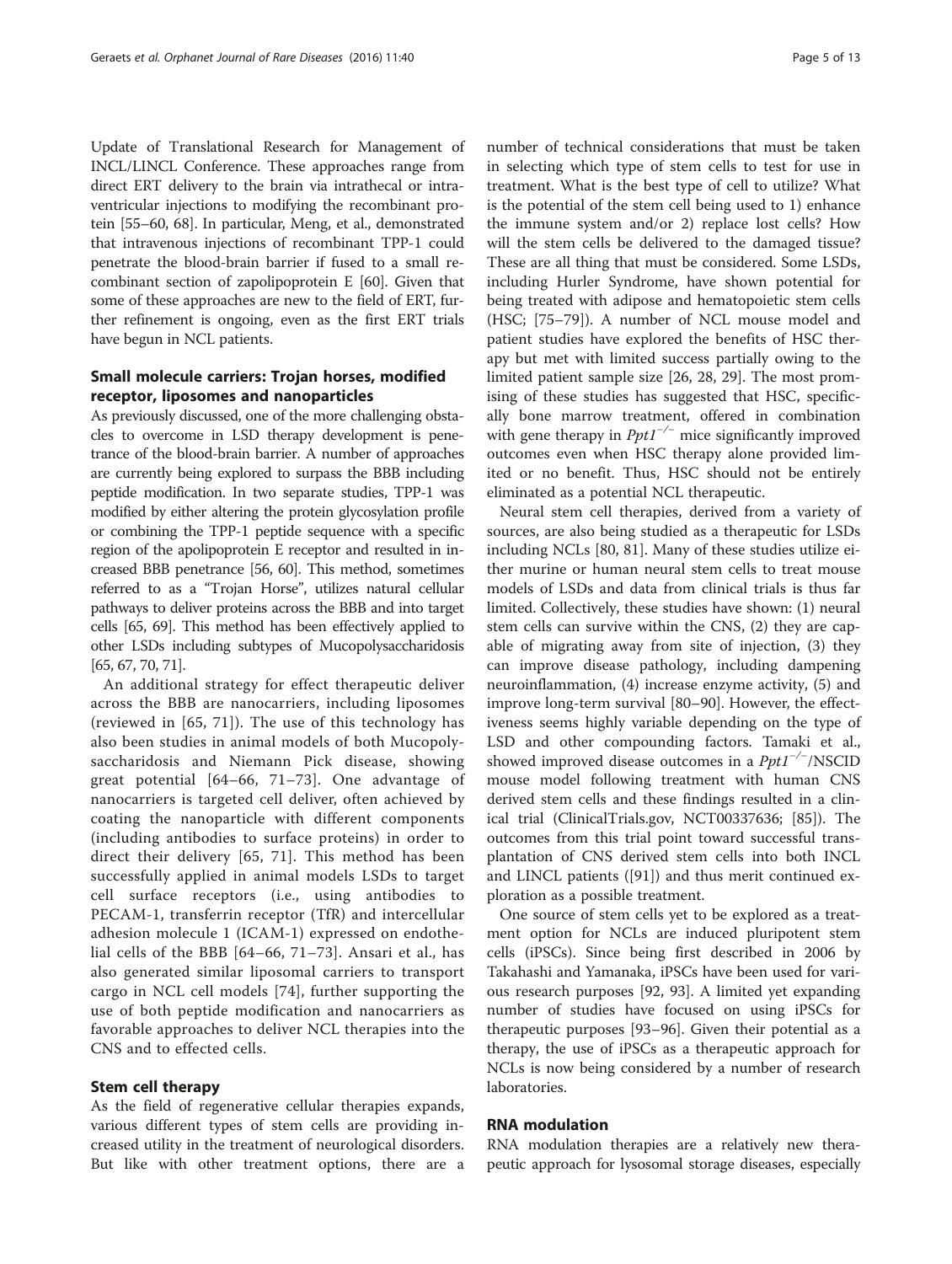the NCLs. There are a number of different RNA modulation therapies [i.e., antisense oligonucleotides (ASO), nonsense suppression compounds, nonsense mediated decay (NMD) inhibitors] that have been used effectively in preclinical and clinical trials for a number of different diseases [\[97](#page-10-0)–[111](#page-10-0)]. These therapies use different strategies to reach a similar end-goal – that of producing a partially or fully functional protein from the targeted mRNA transcript.

One therapeutic strategy aimed at treating diseases caused by nonsense mutations involves the use of nonsense suppression compounds which promote the readthrough of nonsense or premature termination codons (PTCs). A proportion of PTC-containing transcripts escape NMD and these compounds induce the ribosome to incorporate a near cognate amino acid at the PTC, essentially "reading through" the termination codon. For these mRNAs, translation continues through the entire transcript, terminates at the natural termination codon and thus generates a full-length protein with a single amino acid substitution at the nonsense mutation. Read-through therapy, or nonsense suppression therapy, is currently in clinical trials (Clinicaltrials.gov, NCT00264888, NCT00592553, NCT01826487, NCT00237380, NCT01140451, NCT01918384), [[112, 113\]](#page-10-0)).

Can these therapies be effectively applied to the NCLs? Nonsense suppression therapies have been proposed as treatments for a whole host of LSDs that result from nonsense mutations. In fact, nonsense mutations in CLN1 are present in more than 50 % of INCL patients [[114\]](#page-10-0). Multiple studies have used different read-through compounds to treat several models of LSDs, including INCL and LINCL [\[97](#page-10-0)–[99](#page-10-0), [102](#page-10-0), [104](#page-10-0), [107](#page-10-0), [108\]](#page-10-0). Specific to the NCLs, gentamicin, an aminoglycoside, can been used as a nonsense suppression therapy and can increase TPP-1 activity in LINCL fibroblasts [[98](#page-10-0)]. Moreover, two recent studies have demonstrated the potential effectiveness of Ataluren (PTC124; currently in clinical trials for Duchenne Muscular Dystrophy (Clinicaltrials.gov; NCT00264888, NCT00592553, NCT01826487) and cystic fibrosis (Clinicalrials.gov; NCT00237380, NCT01140451)) as a nonsense suppression therapy for INCL and LINCL with both reports indicating increases in enzyme activity after treatment of patient-derived lymphoblast cell lines [\[102](#page-10-0), [107](#page-10-0)]. The potential utility of PTC-124 was further illustrated in vivo using a recently developed  $Cln1^{R151X}$  mouse model [\[108](#page-10-0)] which also showed elevated enzyme activity levels over untreated mutant mice. Although PTC-124 has the advantage of being orally bioavailable and has low toxicity, it has a narrow therapeutic window and short half-life [\[115](#page-10-0)] – so patients may need to be treated as much as three times per day, which limits its practical use in patients. However, a number of additional nonsense suppression therapies are currently being developed which aim to improve therapeutic efficacy. Additionally, a number of teams are starting to combine nonsense suppression therapies with other treatments. For example, Keeling et al. has shown that combining read-through compounds with nonsense mediated decay (NMD) inhibitors intensifies nonsense suppression [[106\]](#page-10-0), broadening the possibilities for another potential avenue of NCL therapies.

Another RNA modulating therapeutic approach is the use of antisense oligonucleotides (ASOs). These short, modified nucleic acids are designed to bind a target RNA through complementary base-pairing [\[103](#page-10-0)]. The binding of an ASO to RNA can modify RNA processing by sterically blocking the binding of RNA binding proteins. ASOs have many favorable drug-like features including low toxicity, easy deliverability to a wide-range of cells in vivo, and stability, with activity in cells lasting up to a year after a single dose [[110](#page-10-0)]. Several ASO drugs are used in the clinic and many others are in clinical trials for a number of diseases and conditions including the pediatric neurodegenerative disease spinal muscular atrophy and Duchenne's muscular dystrophy [[103](#page-10-0), [110](#page-10-0), [116\]](#page-10-0) as well as a number that are being utilized in preclinical studies, include one for the pediatric neurosensory disorder Usher syndrome [[117](#page-10-0)] and in the lysosomal storage disorder, Niemann-Pick Type C [[101](#page-10-0)]. Depending on the genetic mutation, ASOs could potentially be used to treat various forms of NCLs. Overall, RNA modulation therapies are a new and expanding therapeutic approach and have great potential as a therapy for NCL.

ASOs may be useful in combination with nonsense suppression therapies to improve the protein production from genes with nonsense mutations. A limitation to the nonsense suppression approach is the activity of the naturally occurring process in eukaryotic cells called nonsense mediated decay (NMD; Fig. [2\)](#page-6-0) [[118](#page-10-0)]. NMD maintains RNA fidelity by eliminating mRNA transcripts that have PTCs [[119](#page-10-0)]. In this way, NMD prevents the production of aberrant, truncated proteins. However, at the same time, by eliminating mRNA with PTCs, NMD also limits the amount of mRNA that can be targeted by nonsense suppression drugs for translational read-through and fulllength protein production Miller Pearce. In order to overcome this limitation, small molecule inhibitors of NMD have been explored as potential therapeutic compounds [[120](#page-10-0)]. The rationale for using NMD inhibitors as a treatment for diseases caused by nonsense mutations is that by making NMD less efficient, the abundance of mRNA that is translated will increase, which will increase the efficacy of nonsense suppression drugs. Recently, Krainer and colleagues demonstrated that ASOs that basepair at specific sequences of a PTC-containing pre-mRNA, were able to protect the mRNA from NMD [\[121\]](#page-10-0). When used in combination with readthrough compounds, the ASO increased full-length protein production from the nonsense-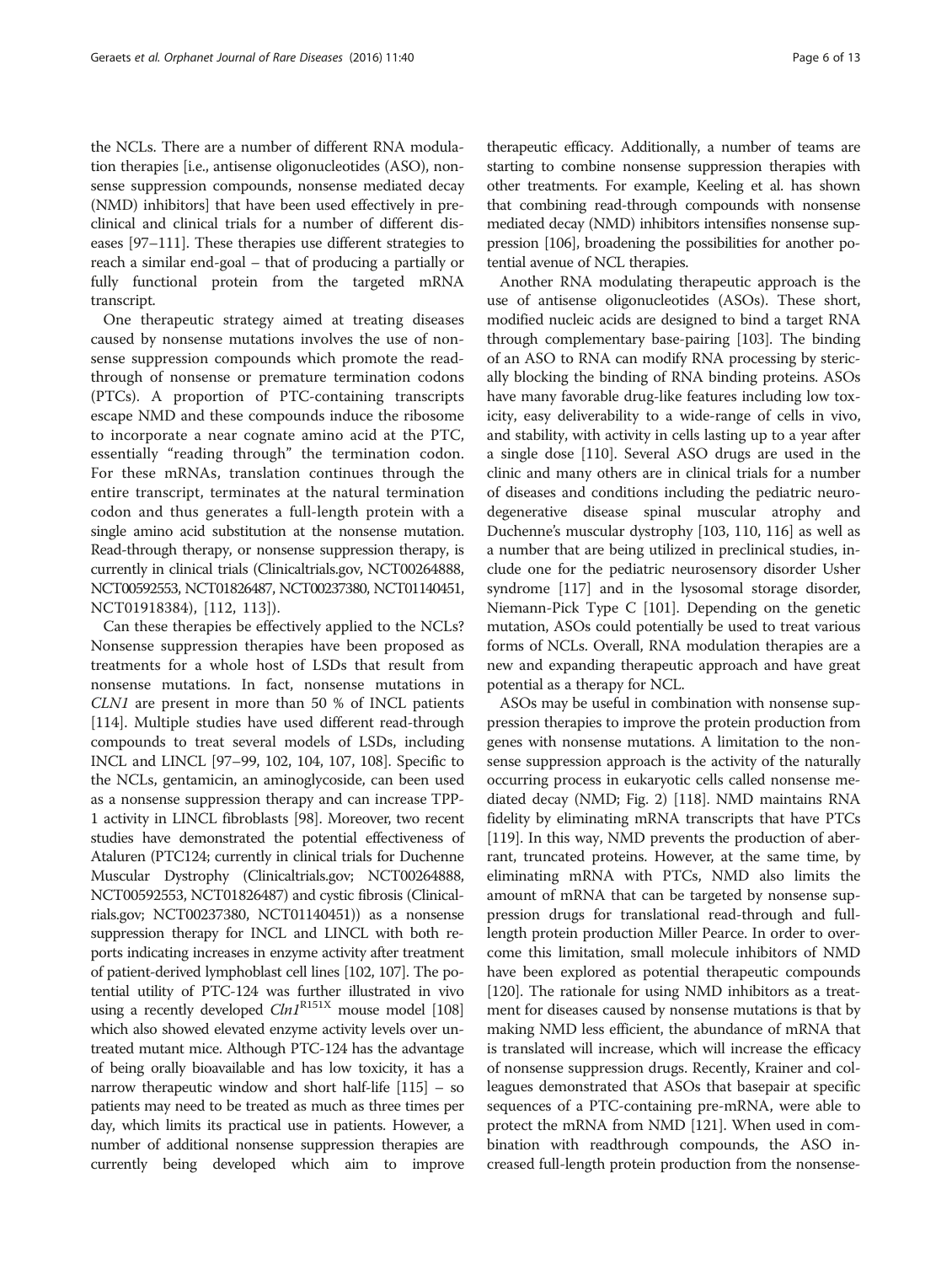<span id="page-6-0"></span>mutant allele more than the readthrough compound alone. A similar approach can be envisioned to aid in the efficacy of nonsense suppression approaches for NCL.

## Anti-inflammatories

Perturbation in normal inflammation response has long been suspected as an integral part of the pathobiology of a number of neurodegenerative diseases including lysosomal storage disorders [\[122](#page-10-0)–[129\]](#page-10-0). It appears that neuroinflammation in LSDs can encompass numerous components such as, alterations in inflammatory associated gene expression, adjustments in cytokine levels, microglia activation, lymphocyte infiltration and production of auto-antibodies; however, not all LSDs display the same components [[16, 17](#page-8-0), [123, 125](#page-10-0)–[147\]](#page-11-0). Some if not all of the aforementioned constituents of neuroinflammation have been shown to play a role in the pathogenesis of NCLs: INCL [\[130, 131,](#page-10-0) [138](#page-11-0), [140](#page-11-0), [142, 143](#page-11-0), [145](#page-11-0), [148](#page-11-0)–[150\]](#page-11-0); LINCL [[150](#page-11-0)–[152](#page-11-0)] JNCL [[16](#page-8-0), [17,](#page-8-0) [133](#page-10-0), [134](#page-11-0), [139, 144, 146, 147](#page-11-0), [150](#page-11-0)]; CLN5 [[150, 153, 154\]](#page-11-0); and CLN6 [\[136](#page-11-0), [137\]](#page-11-0).

Based on the fact that inflammation is involved in NCL disease progression, the use of anti-inflammatories as a therapeutic approach has been addressed. Mycophenolate mofetil, an immunosuppressant, when used in  $Cln3^{-/-}$  mice appeared to protect against neuroinflammation, deposition of immunoglobulin G in the brain, and neuronal cell death [[144\]](#page-11-0) and these findings contributed to an ongoing JNCL clinical trial (NCT01399047; Clinicaltrials.gov). In contrast, the use of another anti-inflammatory, minocycline, in a Cln6 ovine model did not alter disease pathology [\[136](#page-11-0)]. Additionally, a number of scientists are actively pursuing the use of anti-inflammatories to target components of JNCL associated neuroinflammation. Collectively, these studies indicate that the success of anti-inflammatories may be dependent on the form of NCL, and since antiinflammatories do not address the underlying cause of NCLs, these therapies may function best if used in combination with other treatments.

#### Lysosomal modulators

Lysosomal storage disorders result from a deficiency in either a soluble lysosomal enzyme or a lysosomal



codons (PTC) are targeted for degradation via nonsense mediated decay (NMD) resulting in decreased protein production. However, transcripts that escape NMD predominately lead to the translation of truncated proteins. **b** The negative effect of PTCs, truncated protein production, can be suppressed with PTC suppressors and NMD inhibitors. NMD inhibitors prevent NMD resulting in a larger portion of PTC containing transcripts. PTC suppressors promote the translation of PTC containing transcripts into full-length proteins. When PTC suppressors and NMD inhibitors are utilized in combination, the outcome is synergistic thus resulting in an increased abundance of full-length proteins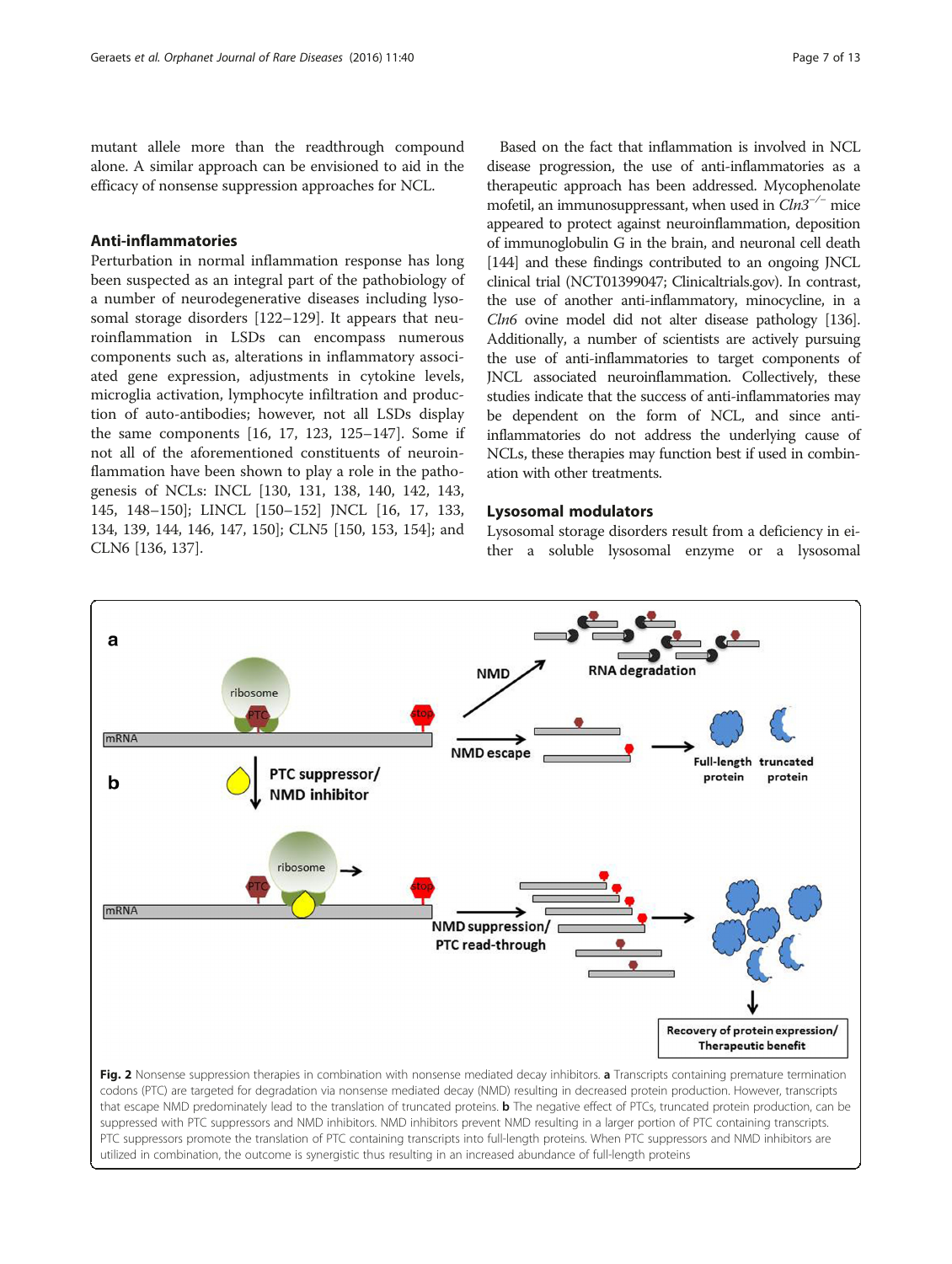transmembrane protein, which can result in the accumulation of lysosomal storage material. One obvious approach is in modulating the lysosome to promote the clearance of lysosomal storage material. Sardiello et al. have previously reported that TFEB, a transcription factor, can modulate the lysosome by altering the expression of a number of lysosomal genes [\[155](#page-11-0)]. Since then, Palmieri et al. have clarified the genetic targets of TFEB which include various CLN genes [[156\]](#page-11-0). Due to the effect of TFEB activation on lysosomal genes, TFEB has become a therapeutic target for lysosomal storage disorders in general, including the NCLs [[157](#page-11-0)–[162\]](#page-11-0). Studies have identified a number of TFEB activators; one of which reduces storage accumulation in LINCL patient fibroblasts [[155](#page-11-0), [161](#page-11-0), [162\]](#page-11-0). Considering TFEBs targeting of CLN genes and the recently identified activators of TFEB, lysosomal modulation via TFEB appears to be a viable therapeutic approach for NCLs. In addition to TFEB activators, other compounds have been shown to modulate the lysosome of LSDs, including, δtocopherol [[163](#page-11-0)]. It is important to note that therapeutics based on lysosomal modulation do not address the underlying cause of NCLs and thus may be more suitable as a combinatorial therapy.

# Small molecules and alternatively targeted pathways

In addition to the molecules previously discussed, a number of newer small molecule compounds are just beginning to be tested for their therapeutic potential in NCLs. Recently, CRMP2 has been associated with neurodegenerative diseases including the NCLs [\[164](#page-11-0)–[166](#page-11-0)]). Due to this association, the targeting of CRMP2 utilizing various compounds (i.e. LKE, lacosamide) may be a therapeutic option for NCLs [\[165](#page-11-0)–[172](#page-11-0)]. In addition, NtBuHA, a hydroxylamine derivative, was screened by Sarkar et al. in INCL cell lines and a mouse model; results indicate improved disease associated phenotypes, such as storage material and neurodegeneration [\[173](#page-11-0)]. Lastly, the small molecule compounds cysteamine bitartate and N-acetylcysteine have been assessed using models of INCL, which lead to the clinical trial (Cinicltrials.gov, NCT00028262 [\[174](#page-11-0)–[176](#page-11-0)])

Based on the aforementioned compounds and their results, small molecules seem to be a potential therapeutic option for the different forms of NCL. In order to identify new small molecule therapies, high throughput drug screens (HTS) have been used with some success in a number of LSD studies to screen various compound libraries [[177](#page-11-0)–[179](#page-11-0)]. Overall, both novel and established small molecule compounds could be uncovered through these studies. However, depending on the compounds mechanism of action they too may function best as a combinatorial therapy.

# Natural treatments (ex. Antioxidents, selenium, VitE, curcumin)

Analysis of natural compound treatments (i.e., Vitamin E, selenium) for NCLs began in the late 20th century. Naidu et al., presented these studies in their report discussing the use of selenium in three cases of NCL [\[30\]](#page-9-0). Since then, various studies have focused on using this therapeutic approach in NCL models. The following are just a few examples: antioxidants Vitamin E [[180\]](#page-11-0) and Resveratrol [\[181](#page-11-0)–[183](#page-11-0)]; endoplasmic reticulum modifiers TMAO [[184\]](#page-12-0) and TUDCA [[184\]](#page-12-0); and NtBuHA [[173\]](#page-11-0). Particularly, resveratrol has shown beneficial effects when used to treat both INCL and JNCL cell lines in addition to Cln1 knockout mice [[181](#page-11-0)–[183\]](#page-11-0). Even though different homeopathic treatments have demonstrated promising results, they too only address secondary consequences and not the underlying cause of NCLs. Therefore, in addition to lysosomal modulators, this therapeutic approach may function well as a combinatorial therapy.

## **Conclusions**

As the various treatment options that we have reviewed are being explored, we must simultaneously ensure that we have a strong foundation on which to successfully accelerate these treatments into and through clinical trials. This includes making sure that we have the necessary tools in place to expedite these studies including comprehensive natural history studies of the NCLs, detailed and easy-to-use clinical rating scales, systems for early diagnosis (including clinical education and distance medicine for virtual diagnosis), and reliable biomarkers for tracking disease progression. Our clinical and basic research teams must be well trained in the ethical and management issues involved in conducting clinical trials. Additionally, even at the earliest stages of pre-clinical work in animal models of the NCLS, the rigor of clinical research must be applied. Failure to maintain a high level of rigor can result in our wrongly advancing (or dropping) therapeutic targets, unnecessary higher costs of production, unknown risks/benefits, ethical concerns pertaining to risking patients with invalid candidate therapeutics, and/or late state trial failures that in turn prevent patients from being involved in other trials. Thus, a number of reports from the NIH and the pharmaceutical industry have stressed the growing importance of rigor in how preclinical studies are designed and executed in order to optimize the predictive value of preclinical studies [\[185](#page-12-0)]. How do we, as members of the research community ensure that this is happening so that we can collectively accelerate treatments for the NCLs? We need to design our studies with increased rigor, including blinding our research staff and randomization of subject group assignment, and ensure that these details are transparent in grant proposal and research reports.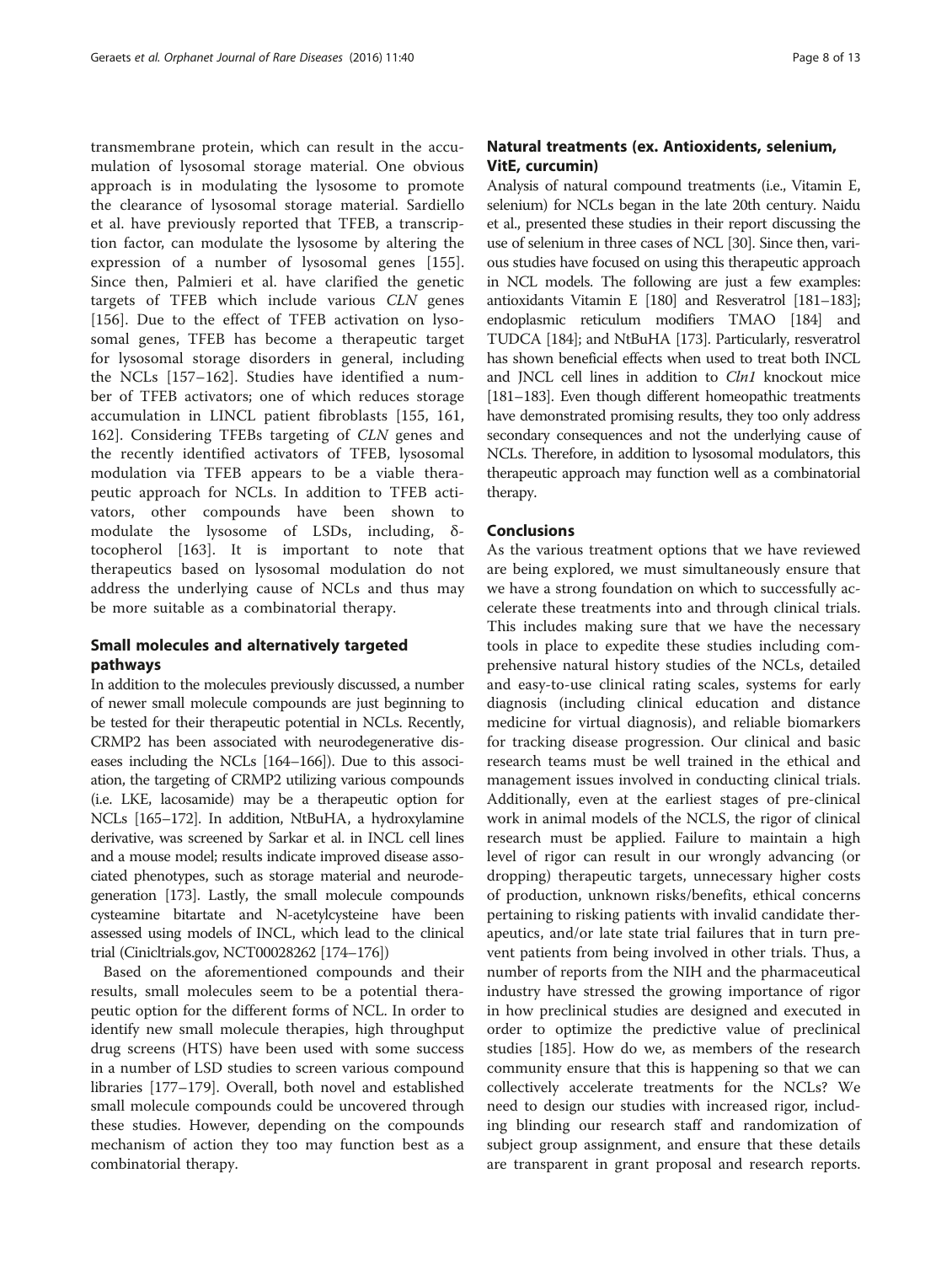<span id="page-8-0"></span>Based on the numerous therapeutic approaches discussed here and their potential as treatments of NCLs, these factors have to be strongly considered due to the limited number of patients and the ultimate goal of identifying curative therapeutics.

We must also all acknowledge that although this review focuses on a number of potential NCL therapies, it does not include every possibility. In addition to drawing on the current literature to identify areas of current and potential focus for therapy development, the authors of this review are also very active in the NCL research community and attend a number of research forums focused on these topics. In particular, a portion of the topics discussed here and opinions on these potential therapeutic approaches are highlights from a periodic forum held between member of the research community, patient advocates and public policy group entitled Batten Disease: Updates on Translational Research for Management of INCL/LINCL. However, the field of translational research is moving at an accelerated pace and we as research scientist, clinical and regulatory officials must work collectively to streamline efforts that effectively and efficiently allow new drugs and treatment strategies to move from the basic laboratory to the patient as quickly as possible.

#### Abbreviations

ASO: antisense oligonucleotide; BBB: blood brain barrier; CNS: central nervous system; ERT: enzyme replacement therapy; GRODs: granular osmophilic deposits; HSC: hematopoietic stem cell; INCL: Infantile Neuronal Ceroid Lipofuscinoses (INCL); iPSC: induced pluripotent stem cell; JNCL: Juvenile Neuronal Ceroid Lipofuscinoses; LINCL: Late Infantile Neuronal Ceroid Lipofuscinoses; NCL: Neuronal Ceroid Lipofuscinosis; NMD: nonsense mediated decay; PPT1: palmitoyl-protein thioesterase 1; TPP1: tripeptidyl peptidase 1.

#### Competing interests

The authors declare that they have no competing interests.

#### Authors' contributions

RG, SYK, MLH, TK, DAP and JMW participated in the process of literature review and in drafting the final manuscript. JMW supervised the project. RG, MLH, TK, DAP and JMW all participate in a periodic forum entitled "Batten Disease: Updates on Translational Research for Management of INCL/LINCL" in which many of the highlighted therapies are discussed. All authors read and approved the final manuscript.

#### Acknowledgements

This work was supported by grants from the Batten Research Alliance (MLH), the Batten Disease Support and Research Association (MLH), intuitional support from Sanford Research (DAP and JMW) and NIH support 1R21NS084392-01A1 (TK) and R01NS082283-02 (JMW).

#### Author details

<sup>1</sup>Children's Health Research Center, Sanford Research, Sioux Falls, SD, USA.<br><sup>2</sup>Sanford School of Medicine at the University of South Daketa, Sioux Falls  $2$ Sanford School of Medicine at the University of South Dakota, Sioux Falls, SD, USA. <sup>3</sup>Department of Cell Biology and Anatomy, Chicago Medical School, Rosalind Franklin University of Medicine and Science, North Chicago, IL, USA. 4 Department of Pathology and Microbiology, University of Nebraska Medical Center, Omaha, NE, USA.

#### Received: 13 November 2015 Accepted: 16 March 2016 Published online: 16 April 2016

#### References

- 1. Wang RY et al. Lysosomal storage diseases: diagnostic confirmation and management of presymptomatic individuals. Genet Med. 2011;13(5):457–84.
- 2. Meikle PJ et al. Prevalence of lysosomal storage disorders. JAMA. 1999; 281(3):249–54.
- 3. Williams RE, Mole SE. New nomenclature and classification scheme for the neuronal ceroid lipofuscinoses. Neurology. 2012;79(2):183–91.
- 4. Mink JW et al. Classification and natural history of the neuronal ceroid lipofuscinoses. J Child Neurol. 2013;28(9):1101–5.
- 5. Cooper JD. Moving towards therapies for juvenile Batten disease? Exp Neurol. 2008;211(2):329–31.
- 6. Sondhi D et al. Advances in the treatment of neuronal ceroid lipofuscinosis. Expert Opin Orphan Drugs. 2013;1(12):951–75.
- 7. Chabrol B, Caillaud C, Minassian B. Neuronal ceroid lipofuscinoses. Handb Clin Neurol. 2013;113:1701–6.
- 8. Boustany R-MN. Lysosomal storage diseases the horizon exapnds. Nat Rev Neurol. 2013;9:583–98.
- 9. Bellizzi III JJ, Widom J, Christopher K, Lu J-Y, Das AK, Hofmann SL, Clardy J. The crystal structure of palmitoyl protein thioesterase 1 and the molecular basis of infantile neuronal ceroid lipofuscinosis. Proc Natl Acad Sci U S A. 2000;97(9):4573–8.
- 10. Mole SE, Williams RE, Goebel HH. Correlations between genotype, ultrastructural morphology and clinical phenotype in the neuronal ceroid lipofuscinoses. Neurogenetics. 2005;6(3):107–26.
- 11. Kousi M, Lehesjoki AE, Mole SE. Update of the mutation spectrum and clinical correlations of over 360 mutations in eight genes that underlie the neuronal ceroid lipofuscinoses. Hum Mutat. 2012;33(1):42–63.
- 12. Sleat DE et al. Association of mutations in a lysosomal protein with classical late-infantile neuronal ceroid lipofuscinosis. Science. 1997; 277(5333):1802–5.
- 13. Sohar I et al. Biochemical characterization of a lysosomal protease deficient in classical late infantile neuronal ceroid lipofuscinosis (LINCL) and development of an enzyme-based assay for diagnosis and exclusion of LINCL in human specimens and animal models. J Neurochem. 1999;73(2):700–11.
- 14. Sleat DE et al. Mutational analysis of the defective protease in classic lateinfantile neuronal ceroid lipofuscinosis, a neurodegenerative lysosomal storage disorder. Am J Hum Genet. 1999;64(6):1511–23.
- 15. Vines DJ, Warburton MJ. Classical late infantile neuronal ceroid lipofuscinosis fibroblasts are deficient in lysosomal tripeptidyl peptidase I. FEBS Lett. 1999; 443(2):131–5.
- 16. Pontikis CC et al. Late onset neurodegeneration in the Cln3−/− mouse model of juvenile neuronal ceroid lipofuscinosis is preceded by low level glial activation. Brain Res. 2004;1023(2):231–42.
- 17. Xiong J, Kielian T. Microglia in juvenile neuronal ceroid lipofuscinosis are primed toward a pro-inflammatory phenotype. J Neurochem. 2013;127(2):245–58.
- 18. Pontikis CC et al. Thalamocortical neuron loss and localized astrocytosis in the Cln3Deltaex7/8 knock-in mouse model of Batten disease. Neurobiol Dis. 2005;20(3):823–36.
- 19. Aberg L et al. Lamotrigine therapy in infantile neuronal ceroid lipofuscinosis (INCL). Neuropediatrics. 1997;28(1):77–9.
- 20. Aberg L, Kirveskari E, Santavuori P. Lamotrigine therapy in juvenile neuronal ceroid lipofuscinosis. Epilepsia. 1999;40(6):796–9.
- 21. Aberg LE et al. Epilepsy and antiepileptic drug therapy in juvenile neuronal ceroid lipofuscinosis. Epilepsia. 2000;41(10):1296–302.
- 22. Mannerkoski MK et al. Transdermal fentanyl therapy for pains in children with infantile neuronal ceroid lipofuscinosis. Eur J Paediatr Neurol. 2001;5(Suppl A):175–7.
- 23. Hatonen T et al. Melatonin ineffective in neuronal ceroid lipofuscinosis patients with fragmented or normal motor activity rhythms recorded by wrist actigraphy. Mol Genet Metab. 1999;66(4):401–6.
- 24. Hatonen T et al. Bright light suppresses melatonin in blind patients with neuronal ceroid-lipofuscinoses. Neurology. 1998;50(5):1445–50.
- 25. Heikkila E et al. Circadian rhythm studies in neuronal ceroid-lipofuscinosis (NCL). Am J Med Genet. 1995;57(2):229–34.
- 26. Lonnqvist T et al. Hematopoietic stem cell transplantation in infantile neuronal ceroid lipofuscinosis. Neurology. 2001;57(8):1411–6.
- 27. Lake BD et al. Bone marrow transplantation in Batten disease (neuronal ceroid-lipofuscinosis). Will it work? Preliminary studies on coculture experiments and on bone marrow transplant in late infantile Batten disease. Am J Med Genet. 1995;57(2):369–73.
- 28. Lake BD et al. Bone marrow transplantation in late infantile Batten disease and juvenile Batten disease. Neuropediatrics. 1997;28(1):80–1.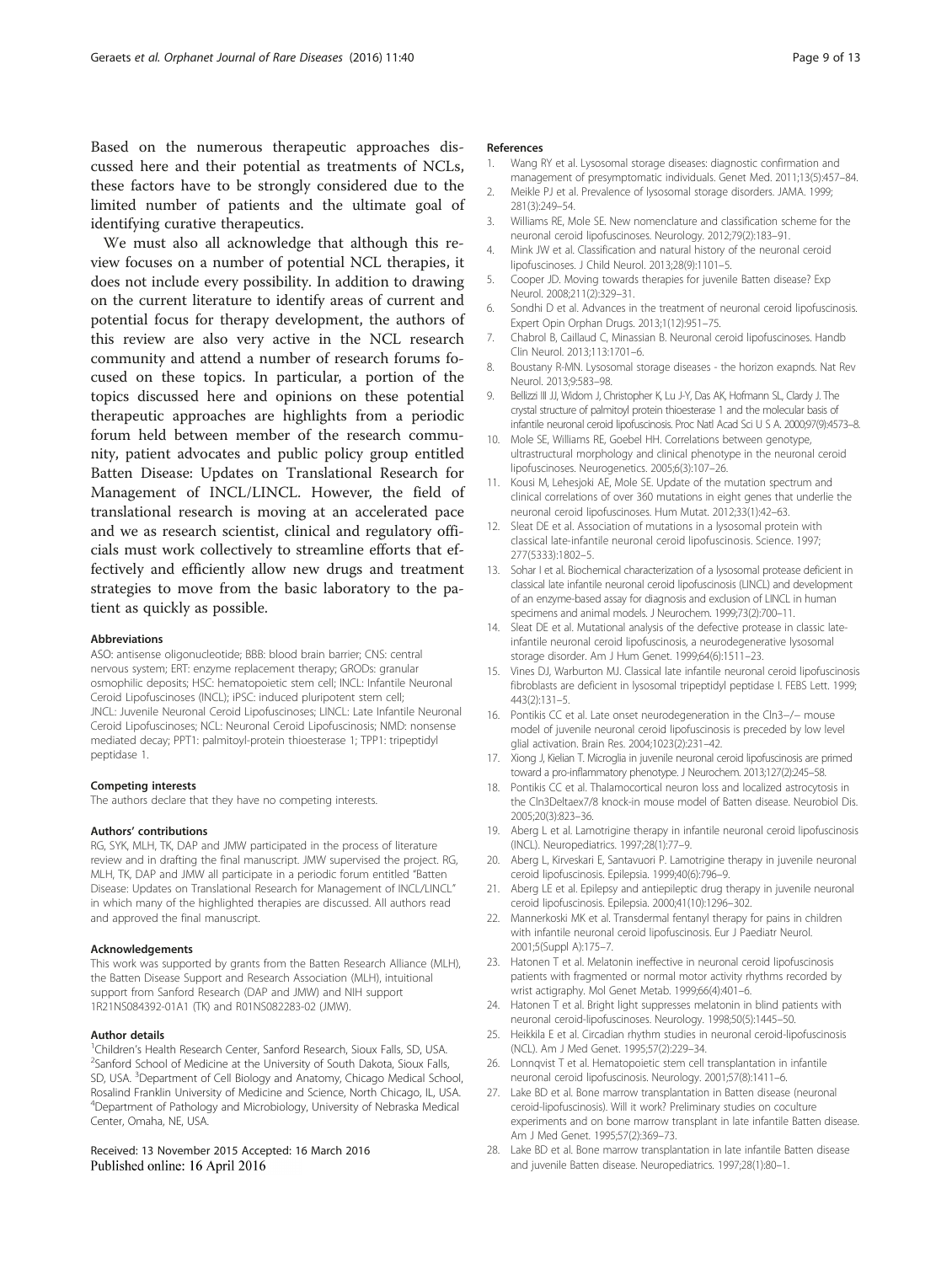- <span id="page-9-0"></span>29. Yuza Y et al. Allogenic bone marrow transplantation for late-infantile neuronal ceroid lipofuscinosis. Pediatr Int. 2005;47(6):681–3.
- 30. Naidu S et al. Selenium treatment in neuronal ceroid-lipofuscinosis. Am J Med Genet Suppl. 1988;5:283–9.
- 31. Gruber K. Europe gives gene therapy the green light. Lancet. 2012; 380(9855):e10.
- 32. Byrne BJ et al. Gene therapy approaches for lysosomal storage disease: next-generation treatment. Hum Gene Ther. 2012;23(8):808–15.
- 33. Weinberg MS, Samulski RJ, McCown TJ. Adeno-associated virus (AAV) gene therapy for neurological disease. Neuropharmacology. 2013;69:82–8.
- 34. Cheng SH. Gene Therapy for the Neurological Manifestations in Lysosomal storage disorders. J Lipid Res. 2014;55(9):1827–38.
- 35. Simonato M et al. Progress in gene therapy for neurological disorders. Nat Rev Neurol. 2013;9(5):277–91.
- 36. Griffey M et al. Adeno-associated virus 2-mediated gene therapy decreases autofluorescent storage material and increases brain mass in a murine model of infantile neuronal ceroid lipofuscinosis. Neurobiol Dis. 2004;16(2):360–9.
- 37. Griffey M et al. AAV2-mediated ocular gene therapy for infantile neuronal ceroid lipofuscinosis. Mol Ther. 2005;12(3):413–21.
- 38. Griffey MA et al. CNS-directed AAV2-mediated gene therapy ameliorates functional deficits in a murine model of infantile neuronal ceroid lipofuscinosis. Mol Ther. 2006;13(3):538–47.
- 39. Sondhi D et al. AAV2-mediated CLN2 gene transfer to rodent and nonhuman primate brain results in long-term TPP-I expression compatible with therapy for LINCL. Gene Ther. 2005;12(22):1618–32.
- 40. Passini MA et al. Intracranial delivery of CLN2 reduces brain pathology in a mouse model of classical late infantile neuronal ceroid lipofuscinosis. J Neurosci. 2006;26(5):1334–42.
- 41. Sondhi D et al. Enhanced survival of the LINCL mouse following CLN2 gene transfer using the rh.10 rhesus macaque-derived adeno-associated virus vector. Mol Ther. 2007;15(3):481–91.
- 42. Sondhi D et al. Survival advantage of neonatal CNS gene transfer for late infantile neuronal ceroid lipofuscinosis. Exp Neurol. 2008;213(1):18–27.
- 43. Sondhi D et al. Long-term expression and safety of administration of AAVrh. 10hCLN2 to the brain of rats and nonhuman primates for the treatment of late infantile neuronal ceroid lipofuscinosis. Hum Gene Ther Methods. 2012; 23:324–335.
- 44. Macauley SL, Roberts MS, Wong AM, McSloy FB, Reddy AS, Cooper JD, Sands MS. Synergistic effects of CNS-directed gene therapy and bone marrow transplantation in the murine model of infantile neuronal ceroid lipofuscinosis. Ann Neurol. 2012;71(6):797–804.
- 45. Worgall S et al. Treatment of late infantile neuronal ceroid lipofuscinosis by CNS administration of a serotype 2 adeno-associated virus expressing CLN2 cDNA. Hum Gene Ther. 2008;19(5):463–74.
- 46. Roberts MS et al. Combination small molecule PPT1 mimetic and CNSdirected gene therapy as a treatment for infantile neuronal ceroid lipofuscinosis. J Inherit Metab Dis. 2012;35(5):847–57.
- 47. Wang Z et al. Rapid and highly efficient transduction by double-stranded adenoassociated virus vectors in vitro and in vivo. Gene Ther. 2003;10(26):2105–11.
- 48. McCarty DM et al. Adeno-associated virus terminal repeat (TR) mutant generates self-complementary vectors to overcome the rate-limiting step to transduction in vivo. Gene Ther. 2003;10(26):2112–8.
- 49. Gray SJ et al. Preclinical differences of intravascular AAV9 delivery to neurons and glia: a comparative study of adult mice and nonhuman primates. Mol Ther. 2011;19(6):1058–69.
- 50. Federici T et al. Robust spinal motor neuron transduction following intrathecal delivery of AAV9 in pigs. Gene Ther. 2012;19(8):852–9.
- 51. Gadalla KK et al. Improved survival and reduced phenotypic severity following AAV9/MECP2 gene transfer to neonatal and juvenile male Mecp2 knockout mice. Mol Ther. 2013;21(1):18–30.
- 52. Ratko et al. Enzyme-replacement therapies for lysosomal storage diseases. U. S. Dept. Health and Human Services: Agency for Healthcare Research and Quality. 2013;12(13)-EHC154-EF.
- 53. Lu JY, Hu J, Hofmann SL. Human recombinant palmitoyl-protein thioesterase-1 (PPT1) for preclinical evaluation of enzyme replacement therapy for infantile neuronal ceroid lipofuscinosis. Mol Genet Metab. 2010;99(4):374–8.
- 54. Hu J et al. Intravenous high-dose enzyme replacement therapy with recombinant palmitoyl-protein thioesterase reduces visceral lysosomal storage and modestly prolongs survival in a preclinical mouse model of infantile neuronal ceroid lipofuscinosis. Mol Genet Metab. 2012;107(1–2):213–21.
- 55. Chang M et al. Intraventricular enzyme replacement improves disease phenotypes in a mouse model of late infantile neuronal ceroid lipofuscinosis. Mol Ther. 2008;16(4):649–56.
- 56. Meng Y et al. Systemic administration of tripeptidyl peptidase I in a mouse model of late infantile neuronal ceroid lipofuscinosis: effect of glycan modification. PLoS One. 2012;7(7):e40509.
- 57. Xu S et al. Large-volume intrathecal enzyme delivery increases survival of a mouse model of late infantile neuronal ceroid lipofuscinosis. Mol Ther. 2011;19(10):1842–8.
- 58. Vuillemenot BR et al. Recombinant human tripeptidyl peptidase-1 infusion to the monkey CNS: safety, pharmacokinetics, and distribution. Toxicol Appl Pharmacol. 2014;277(1):49–57.
- 59. Vuillemenot BR et al. Nonclinical evaluation of CNS-administered TPP1 enzyme replacement in canine CLN2 neuronal ceroid lipofuscinosis. Mol Genet Metab. 2014;114:281–93.
- 60. Meng Y et al. Effective intravenous therapy for neurodegenerative disease with a therapeutic enzyme and a peptide that mediates delivery to the brain. Mol Ther. 2014;22(3):547–53.
- 61. Lin L, Lobel P. Expression and analysis of CLN2 variants in CHO cells: Q100R represents a polymorphism, and G389E and R447H represent loss-offunction mutations. Hum Mutat. 2001;18(2):165.
- 62. Lin L, Lobel P. Production and characterization of recombinant human CLN2 protein for enzyme-replacement therapy in late infantile neuronal ceroid lipofuscinosis. Biochem J. 2001;357(Pt 1):49–55.
- 63. Kang TS, Stevens RC. Structural aspects of therapeutic enzymes to treat metabolic disorders. Hum Mutat. 2009;30(12):1591–610.
- 64. Boado RJ et al. Reversal of lysosomal storage in brain of adult MPS-I mice with intravenous Trojan horse-iduronidase fusion protein. Mol Pharm. 2011;8(4):1342–50.
- 65. Boado RJ, Pardridge WM. The Trojan Horse Liposome Technology for Nonviral Gene Transfer across the Blood-brain Barrier. J Drug Deliv. 2011;2011:296151.
- 66. Papademetriou J et al. Comparative binding, endocytosis, and biodistribution of antibodies and antibody-coated carriers for targeted delivery of lysosomal enzymes to ICAM-1 versus transferrin receptor. J Inherit Metab Dis. 2013;36(3):467–77.
- 67. Sorrentino NC et al. A highly secreted sulphamidase engineered to cross the blood-brain barrier corrects brain lesions of mice with mucopolysaccharidoses type IIIA. EMBO Mol Med. 2013;5(5):675–90.
- 68. Katz ML et al. Enzyme replacement therapy attenuates disease progression in a canine model of late-infantile neuronal ceroid lipofuscinosis (CLN2 disease). J Neurosci Res. 2014;92(11):1591–8.
- 69. Pardridge WM. Molecular Trojan horses for blood-brain barrier drug delivery. Discov Med. 2006;6(34):139–43.
- 70. Wang D et al. Engineering a lysosomal enzyme with a derivative of receptor-binding domain of apoE enables delivery across the blood-brain barrier. Proc Natl Acad Sci U S A. 2013;110(8):2999–3004.
- 71. Muro S. New biotechnological and nanomedicine strategies for treatment of lysosomal storage disorders. Wiley Interdiscip Rev Nanomed Nanobiotechnol. 2010;2(2):189–204.
- 72. Garnacho C et al. Delivery of acid sphingomyelinase in normal and niemann-pick disease mice using intercellular adhesion molecule-1-targeted polymer nanocarriers. J Pharmacol Exp Ther. 2008;325(2):400–8.
- 73. Papademetriou I et al. Combination-targeting to multiple endothelial cell adhesion molecules modulates binding, endocytosis, and in vivo biodistribution of drug nanocarriers and their therapeutic cargoes. J Control Release. 2014;188:87–98.
- 74. Ansari NH et al. Delivery of liposome-sequestered hydrophobic proteins to lysosomes of normal and Batten disease cells. J Neurosci Res. 1997;47(3):341–7.
- 75. Peters C et al. Hematopoietic cell transplantation for inherited metabolic diseases: an overview of outcomes and practice guidelines. Bone Marrow Transplant. 2003;31(4):229–39.
- 76. Malatack JJ, Consolini DM, Bayever E. The status of hematopoietic stem cell transplantation in lysosomal storage disease. Pediatr Neurol. 2003;29(5):391–403.
- 77. Wynn RF et al. Improved metabolic correction in patients with lysosomal storage disease treated with hematopoietic stem cell transplant compared with enzyme replacement therapy. J Pediatr. 2009;154(4):609–11.
- 78. Miller WP et al. Outcomes after allogeneic hematopoietic cell transplantation for childhood cerebral adrenoleukodystrophy: the largest single-institution cohort report. Blood. 2011;118(7):1971–8.
- 79. Poe MD, Chagnon SL, Escolar ML. Early treatment is associated with improved cognition in Hurler syndrome. Ann Neurol. 2014;76(5):747–53.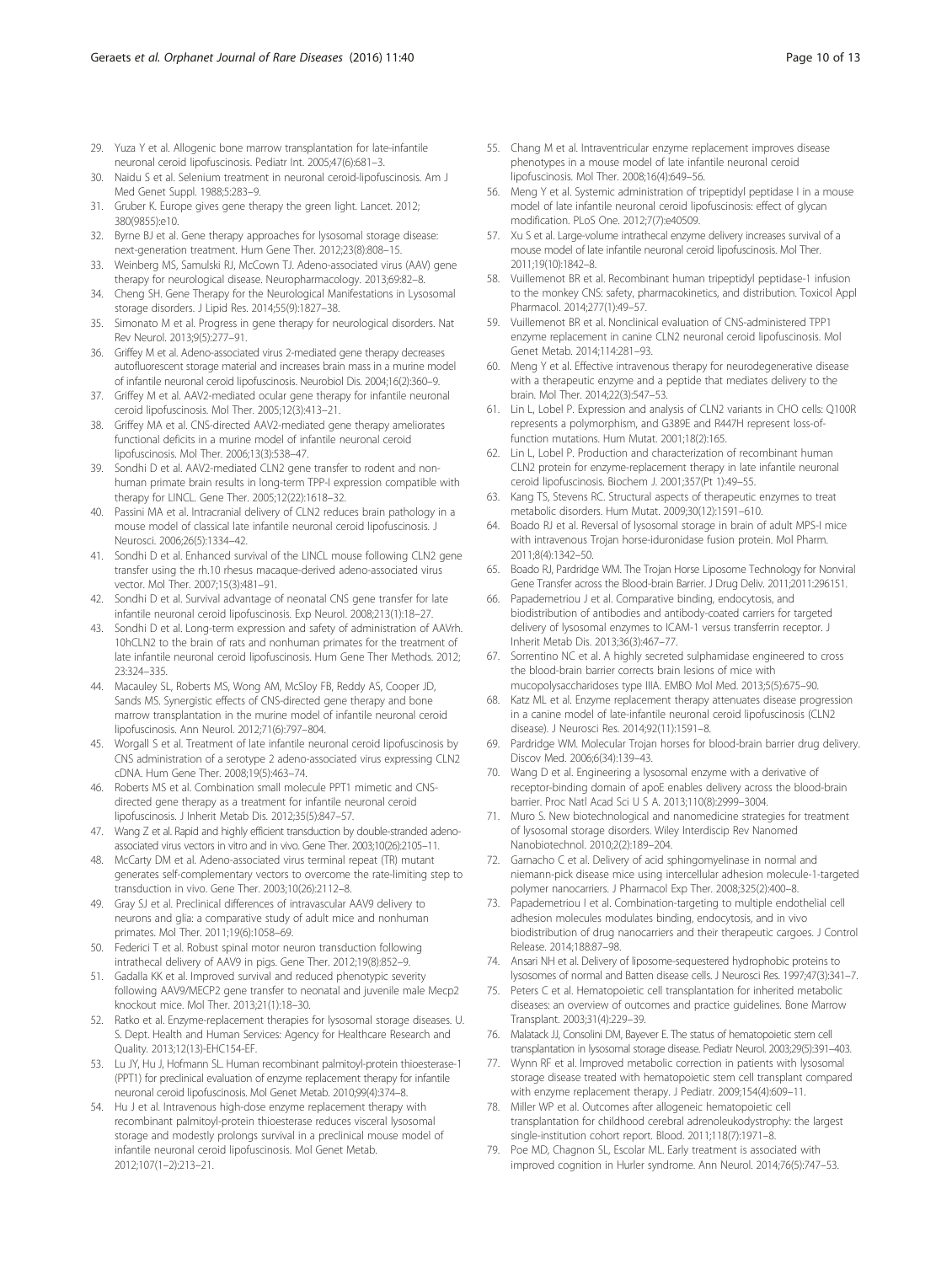- <span id="page-10-0"></span>80. Chiu AY, Rao MS. Cell-based therapy for neural disorders–anticipating challenges. Neurotherapeutics. 2011;8(4):744–52.
- 81. Shihabuddin LS, Cheng SH. Neural stem cell transplantation as a therapeutic approach for treating lysosomal storage diseases. Neurotherapeutics. 2011;8(4):659–67.
- 82. Sidman RL et al. Injection of mouse and human neural stem cells into neonatal Niemann-Pick A model mice. Brain Res. 2007;1140:195–204.
- 83. Ahmad I et al. Neural stem cell implantation extends life in Niemann-Pick C1 mice. J Appl Genet. 2007;48(3):269–72.
- 84. Jeyakumar M et al. Neural stem cell transplantation benefits a monogenic neurometabolic disorder during the symptomatic phase of disease. Stem Cells. 2009;27(9):2362–70.
- 85. Tamaki SJ et al. Neuroprotection of host cells by human central nervous system stem cells in a mouse model of infantile neuronal ceroid lipofuscinosis. Cell Stem Cell. 2009;5(3):310–9.
- 86. Lee JM, Bae JS, Jin HK. Intracerebellar transplantation of neural stem cells into mice with neurodegeneration improves neuronal networks with functional synaptic transmission. J Vet Med Sci. 2010;72(8):999–1009.
- 87. Neri M et al. Neural stem cell gene therapy ameliorates pathology and function in a mouse model of globoid cell leukodystrophy. Stem Cells. 2011;29(10):1559–71.
- 88. Arthur JR et al. Therapeutic effects of stem cells and substrate reduction in juvenile Sandhoff mice. Neurochem Res. 2012;37(6):1335–43.
- 89. Kim SU. Lysosomal storage diseases: Stem cell-based cell- and gene-therapy. Cell Transplant. 2014. [Epub ahead of print].
- 90. Lee JP et al. Stem cells act through multiple mechanisms to benefit mice with neurodegenerative metabolic disease. Nat Med. 2007;13(4):439–47.
- 91. Selden NR et al. Central nervous system stem cell transplantation for children with neuronal ceroid lipofuscinosis. J Neurosurg Pediatr. 2013;11(6):643–52.
- 92. Takahashi K, Yamanaka S. Induction of pluripotent stem cells from mouse embryonic and adult fibroblast cultures by defined factors. Cell. 2006;126(4):663–76.
- 93. Robinton DA, Daley GQ. The promise of induced pluripotent stem cells in research and therapy. Nature. 2012;481(7381):295–305.
- 94. Hanna J et al. Treatment of sickle cell anemia mouse model with iPS cells generated from autologous skin. Science. 2007;318(5858):1920–3.
- 95. Wernig M et al. Neurons derived from reprogrammed fibroblasts functionally integrate into the fetal brain and improve symptoms of rats with Parkinson's disease. Proc Natl Acad Sci U S A. 2008;105(15):5856–61.
- 96. Lu X, Zhao T. Clinical therapy using iPSCs: hopes and challenges. Genomics Proteomics Bioinformatics. 2013;11(5):294–8.
- 97. Keeling KM et al. Gentamicin-mediated suppression of Hurler syndrome stop mutations restores a low level of alpha-L-iduronidase activity and reduces lysosomal glycosaminoglycan accumulation. Hum Mol Genet. 2001;10(3):291–9.
- 98. Sleat DE et al. Aminoglycoside-mediated suppression of nonsense mutations in late infantile neuronal ceroid lipofuscinosis. Eur J Paediatr Neurol. 2001;5(Suppl A):57–62.
- 99. Hein LK et al. alpha-L-iduronidase premature stop codons and potential read-through in mucopolysaccharidosis type I patients. J Mol Biol. 2004; 338(3):453–62.
- 100. Zingman LV et al. Aminoglycoside-induced translational read-through in disease: overcoming nonsense mutations by pharmacogenetic therapy. Clin Pharmacol Ther. 2007;81(1):99–103.
- 101. Rodriguez-Pascau L et al. Antisense oligonucleotide treatment for a pseudoexon-generating mutation in the NPC1 gene causing Niemann-Pick type C disease. Hum Mutat. 2009;30(11):E993–1001.
- 102. Sarkar C, Zhang Z, Mukherjee AB. Stop codon read-through with PTC124 induces palmitoyl-protein thioesterase-1 activity, reduces thioester load and suppresses apoptosis in cultured cells from INCL patients. Mol Genet Metab. 2011;104(3):338–45.
- 103. Rigo F et al. Antisense-based therapy for the treatment of spinal muscular atrophy. J Cell Biol. 2012;199(1):21–5.
- 104. Wang D et al. The designer aminoglycoside NB84 significantly reduces glycosaminoglycan accumulation associated with MPS I-H in the Idua-W392X mouse. Mol Genet Metab. 2012;105(1):116–25.
- 105. Havens MA, Duelli DM, Hastings ML. Targeting RNA splicing for disease therapy. Wiley Interdiscip Rev RNA. 2013;4(3):247–66.
- 106. Keeling KM et al. Attenuation of nonsense-mediated mRNA decay enhances in vivo nonsense suppression. PLoS One. 2013;8(4):e60478.
- 107. Miller JN, Chan CH, Pearce DA. The role of nonsense-mediated decay in neuronal ceroid lipofuscinosis. Hum Mol Genet. 2013;22(13):2723–34.
- 108. Miller JN, Kovacs AD, Pearce DA. The novel Cln1R151X mouse model of infantile neuronal ceroid lipofuscinosis (INCL) for testing nonsense suppression therapy. Hum Mol Genet. 2014;24:185–96.
- 109. Miller JN, Pearce DA. Nonsense-mediated decay in genetic disease: friend or foe? Mutat Res Rev Mutat Res. 2014;762:52–64.
- 110. Rigo F, Seth PP, Bennett CF. Antisense oligonucleotide-based therapies for diseases caused by pre-mRNA processing defects. Adv Exp Med Biol. 2014; 825:303–52.
- 111. Siva K, Covello G, Denti MA. Exon-skipping antisense oligonucleotides to correct missplicing in neurogenetic diseases. Nucleic Acid Ther. 2014;24(1): 69–86.
- 112. Finkel RS et al. Phase 2a study of ataluren-mediated dystrophin production in patients with nonsense mutation Duchenne muscular dystrophy. PLoS One. 2013;8(12):e81302.
- 113. Kerem E et al. Effectiveness of PTC124 treatment of cystic fibrosis caused by nonsense mutations: a prospective phase II trial. Lancet. 2008;372(9640):719–27.
- 114. Brooks DA, Muller VJ, Hopwood JJ. Stop-codon read-through for patients affected by a lysosomal storage disorder. Trends Mol Med. 2006;12(8):367–73.
- 115. Hirawat S et al. Safety, tolerability, and pharmacokinetics of PTC124, a nonaminoglycoside nonsense mutation suppressor, following single- and multiple-dose administration to healthy male and female adult volunteers. J Clin Pharmacol. 2007;47(4):430–44.
- 116. Kole R, Krainer AR, Altman S. RNA therapeutics: beyond RNA interference and antisense oligonucleotides. Nat Rev Drug Discov. 2012;11(2):125–40.
- 117. Lentz JJ et al. Rescue of hearing and vestibular function by antisense oligonucleotides in a mouse model of human deafness. Nat Med. 2013; 19(3):345–50.
- 118. Popp MW, Maquat LE. The dharma of nonsense-mediated mRNA decay in mammalian cells. Mol Cells. 2014;37(1):1–8.
- 119. Schweingruber C et al. Nonsense-mediated mRNA decay mechanisms of substrate mRNA recognition and degradation in mammalian cells. Biochim Biophys Acta. 2013;1829(6–7):612–23.
- 120. Huang L, Wilkinson MF. Regulation of nonsense-mediated mRNA decay. Wiley Interdiscip Rev RNA. 2012;3(6):807–28.
- 121. Nomakuchi TT et al. Antisense oligonucleotide-directed inhibition of nonsense-mediated mRNA decay. Nat Biotechnol. 2015;34:164–6.
- 122. Glass CK et al. Mechanisms underlying inflammation in neurodegeneration. Cell. 2010;140(6):918–34.
- 123. Killedar S et al. Mucopolysaccharidosis IIIB, a lysosomal storage disease, triggers a pathogenic CNS autoimmune response. J Neuroinflammation. 2010;7:39.
- 124. Schultz ML et al. Clarifying lysosomal storage diseases. Trends Neurosci. 2011;34(8):401–10.
- 125. Vitner EB et al. Contribution of brain inflammation to neuronal cell death in neuronopathic forms of Gaucher's disease. Brain. 2012;135(Pt 6):1724–35.
- 126. Parente MK et al. Dysregulation of gene expression in a lysosomal storage disease varies between brain regions implicating unexpected mechanisms of neuropathology. PLoS One. 2012;7(3):e32419.
- 127. Abo-Ouf H et al. Deletion of tumor necrosis factor-alpha ameliorates neurodegeneration in Sandhoff disease mice. Hum Mol Genet. 2013;22(19):3960–75.
- 128. Archer LD et al. Mucopolysaccharide diseases: a complex interplay between neuroinflammation, microglial activation and adaptive immunity. J Inherit Metab Dis. 2014;37(1):1–12.
- 129. Cologna SM et al. Human and mouse neuroinflammation markers in Niemann-Pick disease, type C1. J Inherit Metab Dis. 2014;37(1):83–92.
- 130. Groh J et al. Immune cells perturb axons and impair neuronal survival in a mouse model of infantile neuronal ceroid lipofuscinosis. Brain. 2013;136(Pt 4):1083–101.
- 131. Bible E et al. Regional and cellular neuropathology in the palmitoyl protein thioesterase-1 null mutant mouse model of infantile neuronal ceroid lipofuscinosis. Neurobiol Dis. 2004;16(2):346–59.
- 132. Cooper JD. Progress towards understanding the neurobiology of Batten disease or neuronal ceroid lipofuscinosis. Curr Opin Neurol. 2003;16(2):121–8.
- 133. Brooks AI et al. Functional categorization of gene expression changes in the cerebellum of a Cln3-knockout mouse model for Batten disease. Mol Genet Metab. 2003;78(1):17–30.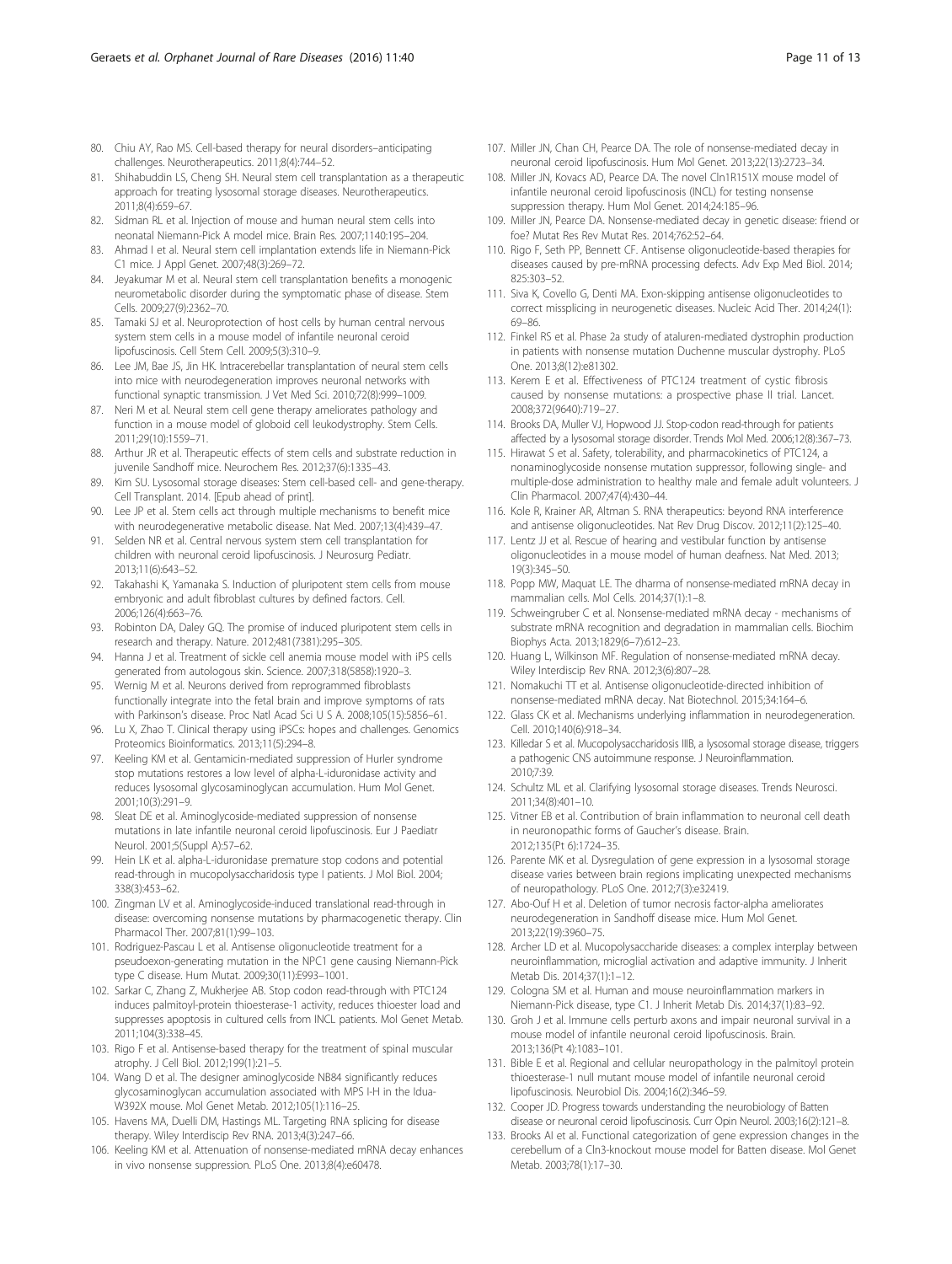- <span id="page-11-0"></span>134. Burkovetskaya M et al. Evidence for aberrant astrocyte hemichannel activity in Juvenile Neuronal Ceroid Lipofuscinosis (JNCL). PLoS One. 2014;9(4):e95023.
- 135. Jalanko A et al. Mice with Ppt1Dex4 mutation replicate the INCL phenotype and show an inflammation-associated loss of interneurons. Neurobiol Dis. 2013;18:226–41.
- 136. Kay GW, Palmer DN. Chronic oral administration of minocycline to sheep with ovine CLN6 neuronal ceroid lipofuscinosis maintains pharmacological concentrations in the brain but does not suppress neuroinflammation or disease progression. J Neuroinflammation. 2013;10:97.
- 137. Kay GW et al. Activation of non-neuronal cells within the prenatal developing brain of sheep with neuronal ceroid lipofuscinosis. Brain Pathol. 2006;16(2):110–6.
- 138. Kielar C et al. Molecular correlates of axonal and synaptic pathology in mouse models of Batten disease. Hum Mol Genet. 2009;18(21):4066–80.
- 139. Lim MJ et al. IgG entry and deposition are components of the neuroimmune response in Batten disease. Neurobiol Dis. 2007;25(2):239–51.
- 140. Macauley SL, Pekny M, Sands MS. The role of attenuated astrocyte activation in infantile neuronal ceroid lipofuscinosis. J Neurosci. 2011;31(43):15575–85.
- 141. Macauley SL et al. Cerebellar pathology and motor deficits in the palmitoyl protein thioesterase 1-deficient mouse. Exp Neurol. 2009;217(1):124–35.
- 142. Macauley SL et al. An anti-neuroinflammatory that targets dysregulated glia enhances the efficacy of CNS-directed gene therapy in murine infantile neuronal ceroid lipofuscinosis. J Neurosci. 2014;34(39):13077–82.
- 143. Kielar C et al. Successive neuron loss in the thalamus and cortex in a mouse model of infantile neuronal ceroid lipofuscinosis. Neurobiol Dis. 2007;25(1):150–62.
- 144. Seehafer SS et al. Immunosuppression alters disease severity in juvenile Batten disease mice. J Neuroimmunol. 2011;230(1–2):169–72.
- 145. Qiao X, Lu JY, Hofmann SL. Gene expression profiling in a mouse model of infantile neuronal ceroid lipofuscinosis reveals upregulation of immediate early genes and mediators of the inflammatory response. BMC Neurosci. 2007;8:95.
- 146. Weimer JM et al. Alterations in striatal dopamine catabolism precede loss of substantia nigra neurons in a mouse model of juvenile neuronal ceroid lipofuscinosis. Brain Res. 2007;1162:98–112.
- 147. Weimer JM et al. Cerebellar defects in a mouse model of juvenile neuronal ceroid lipofuscinosis. Brain Res. 2009;1266:93–107.
- 148. Jalanko A et al. Mice with Ppt1Deltaex4 mutation replicate the INCL phenotype and show an inflammation-associated loss of interneurons. Neurobiol Dis. 2005;18(1):226–41.
- 149. Macauley SL, Sands MS. Promising CNS-directed enzyme replacement therapy for lysosomal storage diseases. Exp Neurol. 2009;218(1):5–8.
- 150. Tyynela J et al. Hippocampal pathology in the human neuronal ceroidlipofuscinoses: distinct patterns of storage deposition, neurodegeneration and glial activation. Brain Pathol. 2004;14(4):349–57.
- 151. Mahmood F et al. A zebrafish model of CLN2 disease is deficient in tripeptidyl peptidase 1 and displays progressive neurodegeneration accompanied by a reduction in proliferation. Brain. 2013;136(Pt 5):1488–507.
- 152. Mole SE, Williams RE, Goebel HH. The neuronal ceroid lipofuscinoses (Batten disease). 2nd ed. Oxford: Oxford University Press; 2011. p. 444.
- 153. Kopra O et al. A mouse model for Finnish variant late infantile neuronal ceroid lipofuscinosis, CLN5, reveals neuropathology associated with early aging. Hum Mol Genet. 2004;13(23):2893–906.
- 154. von Schantz C et al. Brain gene expression profiles of Cln1 and Cln5 deficient mice unravels common molecular pathways underlying neuronal degeneration in NCL diseases. BMC Genomics. 2008;9:146.
- 155. Sardiello M et al. A gene network regulating lysosomal biogenesis and function. Science. 2009;325(5939):473–7.
- 156. Palmieri M et al. Characterization of the CLEAR network reveals an integrated control of cellular clearance pathways. Hum Mol Genet. 2011; 20(19):3852–66.
- 157. Medina DL et al. Transcriptional activation of lysosomal exocytosis promotes cellular clearance. Dev Cell. 2011;21(3):421–30.
- 158. Feeney EJ et al. What else is in store for autophagy? Exocytosis of autolysosomes as a mechanism of TFEB-mediated cellular clearance in Pompe disease. Autophagy. 2013;9(7):1117–8.
- 159. Song W et al. TFEB regulates lysosomal proteostasis. Hum Mol Genet. 2013; 22(10):1994–2009.
- 160. Spampanato C et al. Transcription factor EB (TFEB) is a new therapeutic target for Pompe disease. EMBO Mol Med. 2013;5(5):691–706.
- 161. Song W et al. 2-Hydroxypropyl-beta-cyclodextrin promotes transcription factor EB-mediated activation of autophagy: implications for therapy. J Biol Chem. 2014;289(14):10211–22.
- 162. Moskot M et al. The phytoestrogen genistein modulates lysosomal metabolism and transcription factor EB (TFEB) activation. J Biol Chem. 2014; 289(24):17054–69.
- 163. Xu M et al. delta-Tocopherol reduces lipid accumulation in Niemann-Pick type C1 and Wolman cholesterol storage disorders. J Biol Chem. 2012; 287(47):39349–60.
- 164. Benedict JW et al. Protein product of CLN6 gene responsible for variant late-onset infantile neuronal ceroid lipofuscinosis interacts with CRMP-2. J Neurosci Res. 2009;87(9):2157–66.
- 165. Hensley K et al. Collapsin response mediator protein-2: an emerging pathologic feature and therapeutic target for neurodisease indications. Mol Neurobiol. 2011;43(3):180–91.
- 166. Khanna R et al. Opening Pandora's jar: a primer on the putative roles of CRMP2 in a panoply of neurodegenerative, sensory and motor neuron, and central disorders. Future Neurol. 2012;7(6):749–71.
- 167. Hensley K et al. Proteomic identification of binding partners for the brain metabolite lanthionine ketimine (LK) and documentation of LK effects on microglia and motoneuron cell cultures. J Neurosci. 2010; 30(8):2979–88.
- 168. Hensley K, Venkova K, Christov A. Emerging biological importance of central nervous system lanthionines. Molecules. 2010;15(8):5581–94.
- 169. Nada SE et al. A derivative of the CRMP2 binding compound lanthionine ketimine provides neuroprotection in a mouse model of cerebral ischemia. Neurochem Int. 2012;61(8):1357–63.
- 170. Hubbard C et al. Lanthionine ketimine ethyl ester partially rescues neurodevelopmental defects in unc-33 (DPYSL2/CRMP2) mutants. J Neurosci Res. 2013;91(9):1183–90.
- 171. Beyreuther BK et al. Lacosamide: a review of preclinical properties. CNS Drug Rev. 2007;13(1):21–42.
- 172. Curia G et al. Lacosamide: a new approach to target voltage-gated sodium currents in epileptic disorders. CNS Drugs. 2009;23(7):555–68.
- 173. Sarkar C et al. Neuroprotection and lifespan extension in Ppt1(−/−) mice by NtBuHA: therapeutic implications for INCL. Nat Neurosci. 2013;16(11):1608–17.
- 174. Zhang Z et al. Lysosomal ceroid depletion by drugs: therapeutic implications for a hereditary neurodegenerative disease of childhood. Nat Med. 2001;7(4):478–84.
- 175. Bavarsad Shahripour R, Harrigan MR, Alexandrov AV. N-acetylcysteine (NAC) in neurological disorders: mechanisms of action and therapeutic opportunities. Brain Behav. 2014;4(2):108–22.
- 176. Levin SW et al. Oral cysteamine bitartrate and N-acetylcysteine for patients with infantile neuronal ceroid lipofuscinosis: a pilot study. Lancet Neurol. 2014;13(8):777–87.
- 177. Zheng W et al. Three classes of glucocerebrosidase inhibitors identified by quantitative high-throughput screening are chaperone leads for Gaucher disease. Proc Natl Acad Sci U S A. 2007;104(32):13192–7.
- 178. Geng H et al. Novel patient cell-based HTS assay for identification of small molecules for a lysosomal storage disease. PLoS One. 2011;6(12):e29504.
- 179. Ribbens J et al. A high-throughput screening assay using Krabbe disease patient cells. Anal Biochem. 2013;434(1):15–25.
- 180. Griffin JL et al. Vitamin E deficiency and metabolic deficits in neuronal ceroid lipofuscinosis described by bioinformatics. Physiol Genomics. 2002;11(3):195–203.
- 181. Yoon DH et al. Protective potential of resveratrol against oxidative stress and apoptosis in Batten disease lymphoblast cells. Biochem Biophys Res Commun. 2011;414(1):49–52.
- 182. Wei H et al. Disruption of adaptive energy metabolism and elevated ribosomal p-S6K1 levels contribute to INCL pathogenesis: partial rescue by resveratrol. Hum Mol Genet. 2011;20(6):1111–21.
- 183. Saha A et al. The blood-brain barrier is disrupted in a mouse model of infantile neuronal ceroid lipofuscinosis: amelioration by resveratrol. Hum Mol Genet. 2012;21(10):2233–44.